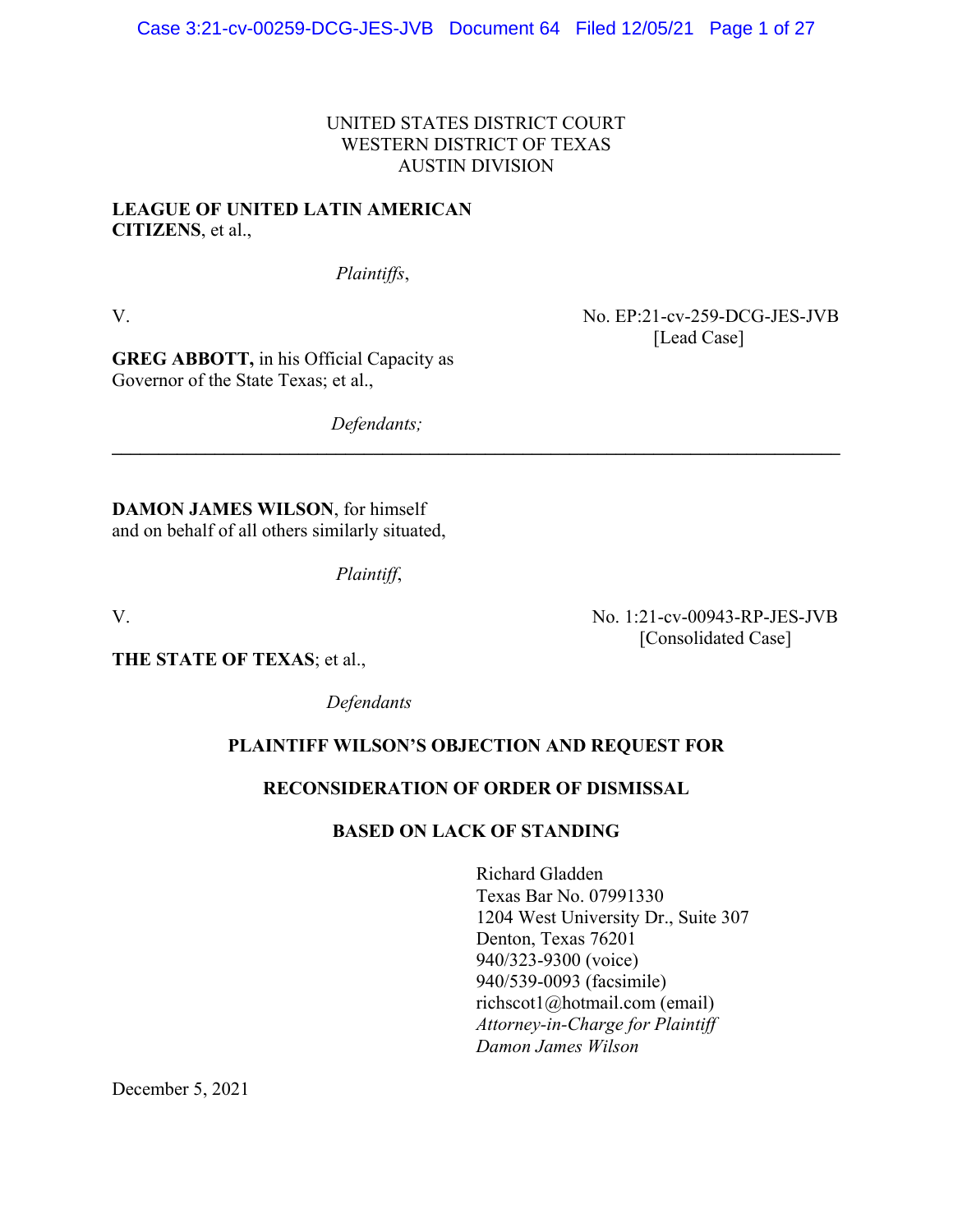# **TABLE OF CONTENTS**

| <b>Page</b>                                                                                                                                                                                                                                                 |
|-------------------------------------------------------------------------------------------------------------------------------------------------------------------------------------------------------------------------------------------------------------|
|                                                                                                                                                                                                                                                             |
|                                                                                                                                                                                                                                                             |
|                                                                                                                                                                                                                                                             |
|                                                                                                                                                                                                                                                             |
| a)                                                                                                                                                                                                                                                          |
|                                                                                                                                                                                                                                                             |
|                                                                                                                                                                                                                                                             |
| The Plaintiff has Standing Because He has "Plausibly" Alleged an "Injury<br>a)<br>in Fact."                                                                                                                                                                 |
| 1) The Court's Ruling that Prison Inmates, Who are Ineligible to Vote,<br>Categorically Cannot Plausibly Allege or Prove they have Sustained<br>"Injury-In-Fact" as the Result of a Denial of Equal Representation in<br>the U.S. House of Representatives. |
|                                                                                                                                                                                                                                                             |
| The Court's Finding that Plaintiff's Factual Allegations Asserting<br>3)<br>Representational Harm are "Too Speculative."                                                                                                                                    |
| 4) The Plaintiff has Plausibly Alleged a "Cognizable" Injury-In-Fact.                                                                                                                                                                                       |
| 5) The Plaintiff's Standing is Not Foreclosed by the "Speculative" Nature<br>of Decisions by Third-Parties.                                                                                                                                                 |
|                                                                                                                                                                                                                                                             |
|                                                                                                                                                                                                                                                             |
|                                                                                                                                                                                                                                                             |
|                                                                                                                                                                                                                                                             |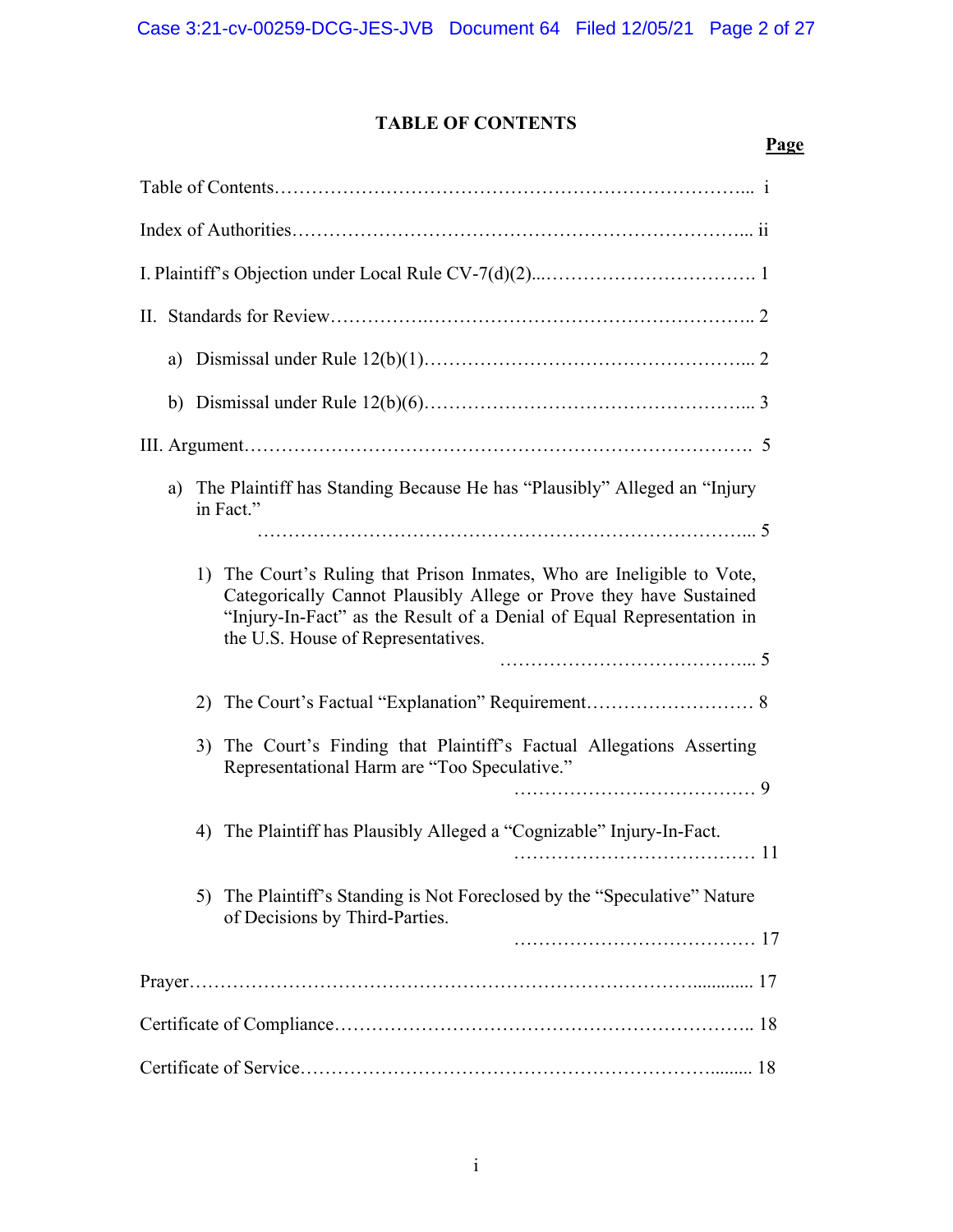# **INDEX OF AUTHORITIES**

| <b>Cases:</b>                                                                     | <b>Page</b> |
|-----------------------------------------------------------------------------------|-------------|
|                                                                                   |             |
|                                                                                   |             |
|                                                                                   |             |
|                                                                                   |             |
|                                                                                   |             |
|                                                                                   |             |
|                                                                                   |             |
| Dept. of Commerce v. New York, --- U.S. ---, 139 S. Ct. 2551 (2019) 12, 17        |             |
|                                                                                   |             |
|                                                                                   |             |
| Leatherman v. Tarrant Co. Narcotics Intelligence & Coordination Unit, 507 U.S.    |             |
| 163 (1993).                                                                       |             |
| LULAC v. Abbott, No. 3:21-cv-259-DCG-JES-JVB (W.D.Tex.) 1                         |             |
|                                                                                   |             |
|                                                                                   |             |
| People's Nat'l Bank v. Office of the Comptroller of the Currency of the U.S., 362 |             |
| F.3d 333 ( $5^{th}$ Cir. 2004)                                                    |             |
| Ramming v. United States, 281 F.3d 158 (5 <sup>th</sup> Cir. 2001).               |             |
|                                                                                   |             |
|                                                                                   |             |
|                                                                                   |             |
|                                                                                   |             |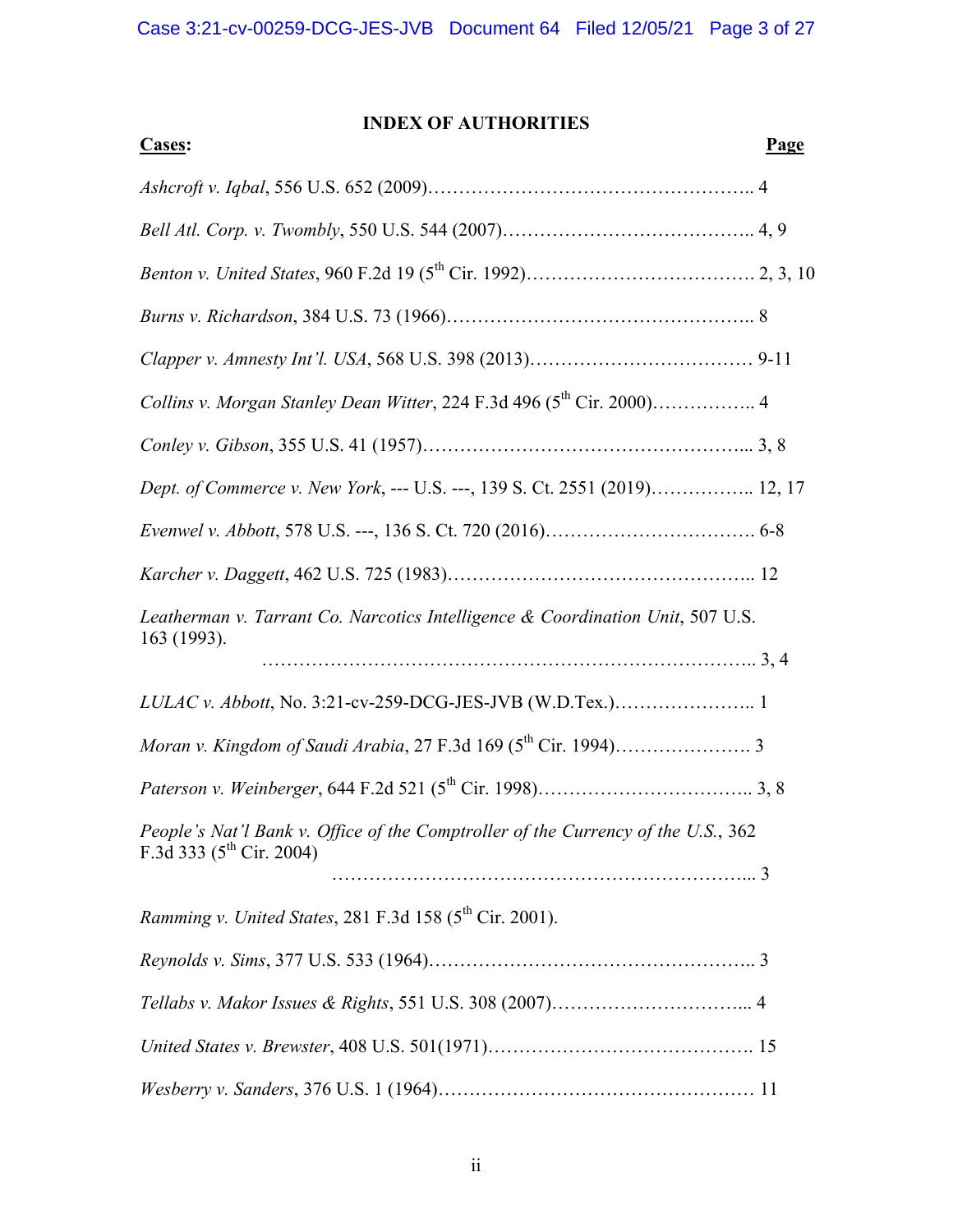| <b>Statutes, Codes, Rules, and Constitutional Provisions:</b>                                                                                | <b>Page</b> |
|----------------------------------------------------------------------------------------------------------------------------------------------|-------------|
|                                                                                                                                              |             |
|                                                                                                                                              |             |
| Local Rule CV-7, Rules of the United States District Court for the Western<br>District of Texas.                                             |             |
|                                                                                                                                              |             |
|                                                                                                                                              |             |
|                                                                                                                                              |             |
|                                                                                                                                              |             |
| The Equal Protection Clause, Fourteenth Amendment to the U.S. Constitution passim                                                            |             |
| <b>Other Sources:</b>                                                                                                                        |             |
| Heinz Eulau and Paul D. Karps, The Puzzle of Representation: Specifying<br>Components of Responsiveness, 2 Leg. Stud. Q. 233 (Aug. 1977).    |             |
|                                                                                                                                              |             |
| Alexander Hamilton, James Madison, and John Jay, The Federalist Papers (1961,<br>Clinton Rossiter and Charles R. Kessler, eds.).             |             |
|                                                                                                                                              |             |
| Tim Hysom, Communicating with Congress: Recommendations for Improving the<br>Democratic Dialogue)(Congressional Management Foundation 2008). |             |
|                                                                                                                                              |             |
|                                                                                                                                              |             |
| <b>APPENDIX:</b>                                                                                                                             |             |
|                                                                                                                                              |             |

|--|--|--|--|--|

\*\*\*\*\*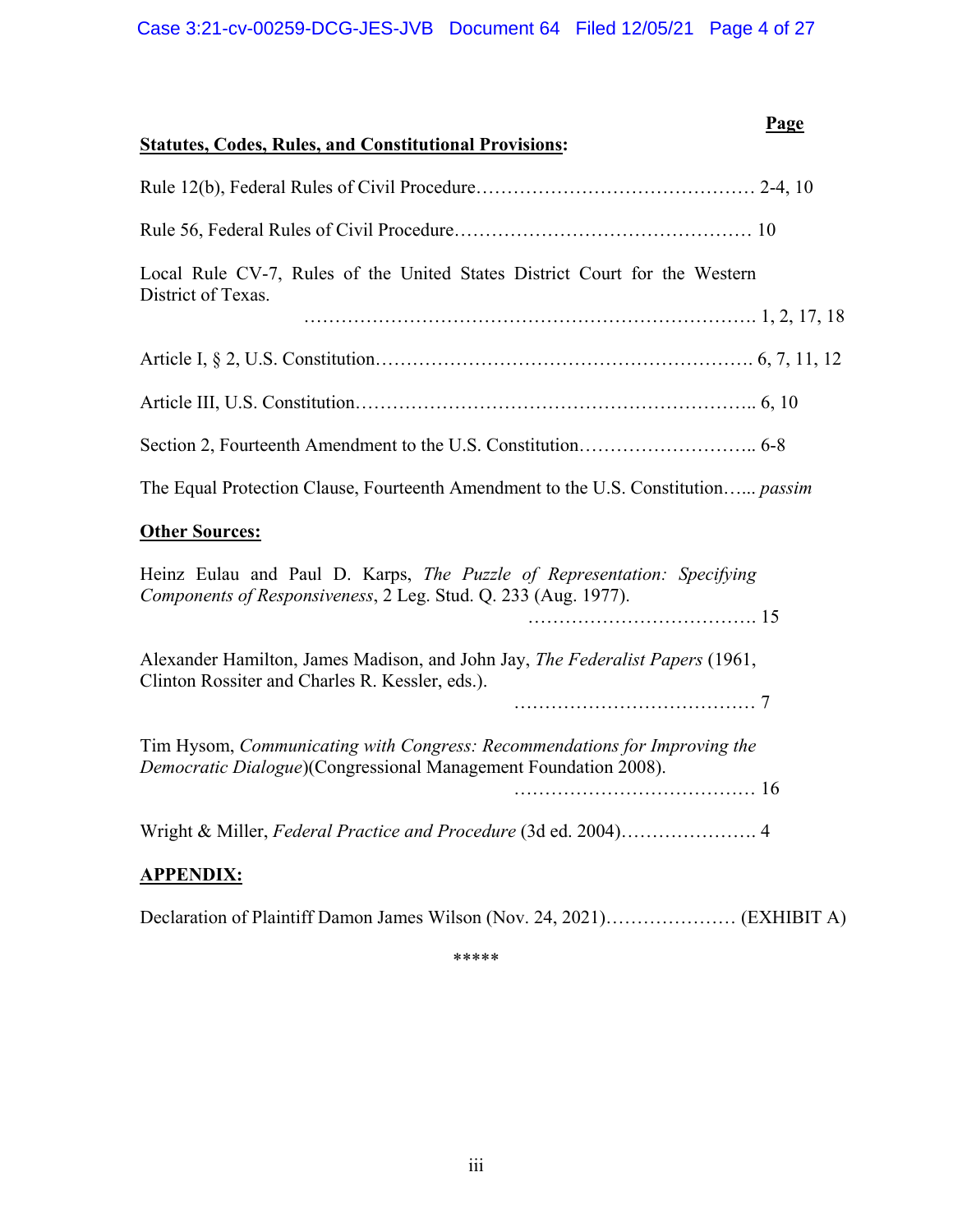# **PLAINTIFF WILSON'S OBJECTION AND REQUEST FOR RECONSIDERATION OF ORDER OF DISMISSAL BASED ON LACK OF STANDING**

COME NOW Damon James Wilson, Plaintiff in the above-referenced consolidated case, and, pursuant to Rule 12 of the Federal Rules of Civil Procedure, and Local Rule CV- 7(d) of the U.S. District Court for the Western District of Texas, files this *Objection and Request for Reconsideration of Order of Dismissal Based on Lack of Standing* **(ECF No. 63)**, and in this connection would respectfully show unto the Court as follows:

### **I.**

### **PLAINTIFF'S OBJECTION UNDER LOCAL RULE CV-7(d)(2)**

On October 18, 2021, Plaintiff filed his original complaint in Cause No. 1:21-cv-00943- RP (ECF No 1)("original compliant"). The Plaintiff's original complaint was thereafter consolidated on November 19, 2021, together with several complaints filed by other parties challenging Defendants' electoral redistricting plans for the State of Texas, under the "lead case" of *LULAC v. Abbott*, No. 3:21-cv-259-DCG-JES-JVB (ECF No. 16)(W.D.Tex.).

On November 29, 2021, the Defendants filed a motion to dismiss Plaintiff's original complaint (ECF No. 44). Four days later, on December 3, 2021, without affording Plaintiff a reasonable opportunity to respond to Defendant's motion to dismiss, the Court granted Defendants' motion to dismiss without prejudice (ECF No. 63).

The Plaintiff would respectfully object to the Court's act of dismissing his complaint four days after the Defendants' motion to dismiss was filed, on the ground that the Court's action contravenes Local Rule  $CV-7(d)(2)$  of the Rules of the U.S. District Court for the Western District of Texas ("Local Rule")("A response to [a motion other than one pertaining to discovery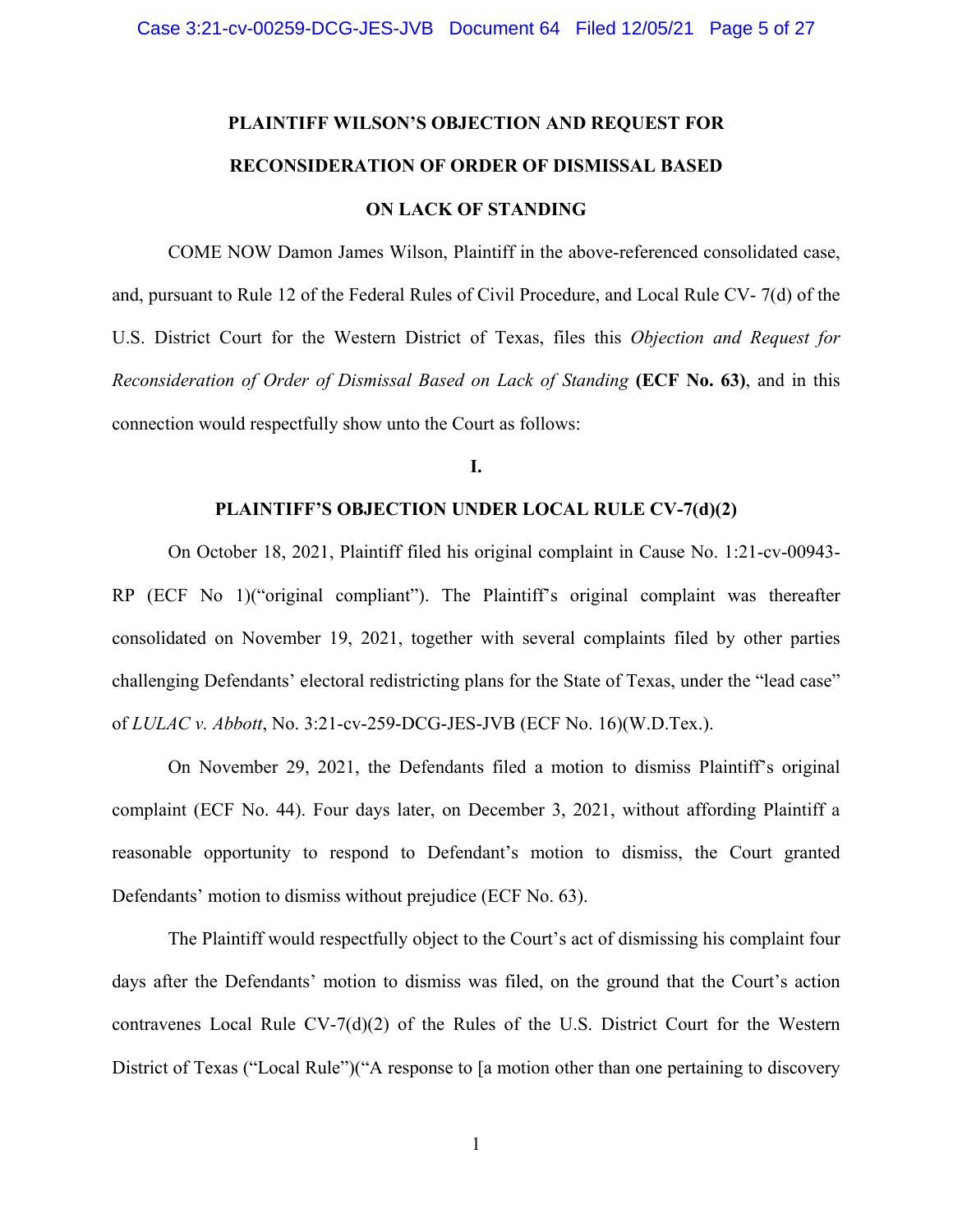or case management] shall be filed not later than 14 days after the filing of the motion."). Additionally, for purposes of remedying the foregoing procedural error, Plaintiff seeks the Court's reconsideration of its order granting Defendants' motion to dismiss on the basis of other errors which form the grounds for the Court's decision to dismiss his original complaint.<sup>1</sup>

### **II.**

### **STANDARDS OF REVIEW**

 The Defendants in their motion sought dismissal of Plaintiff's original complaint on the ground that the Court is without "subject matter jurisdiction,"<sup>2</sup> and on the ground that Plaintiff's original complaint "fails to state a claim upon which relief can be granted."<sup>3</sup> While the Court's ground for dismissal of Plaintiff's original complaint rested solely on its consideration of whether Plaintiff had adequately pled "subject matter jurisdiction" under Rule 12(b)(1), Plaintiff has set out below the standards that govern the disposition of both Rule 12(b)(1) and Rule 12(b)(6) motions. The Plaintiff has done so because, under Fifth Circuit precedent, the sufficiency of a plaintiff's complaint under Rule 12(b)(1) is measured by the same standard that would apply to a determine the sufficiency of a complaint under Rule 21(b)(6). *Benton v. United States*, 960 F.2d 19, 21 (5<sup>th</sup> Cir. 1992).

### **a)** *Dismissal under Rule 12(b)(1).*

A motion to dismiss under Federal Rule  $12(b)(1)$ , including one that urges a plaintiff does not have "standing" to bring a claim for relief, operates to test the jurisdiction of the court. Dismissal should not be granted "unless it appears certain that the plaintiff cannot prove any set

 $\overline{a}$ 

 $1$  In accordance with Local Rule CV-15(b), Plaintiff intends to timely file a First Amended Complaint "not later than 21 days after the filing of" Defendants' motion to dismiss, in an effort to satisfy what he respectfully believes to be a "heightened pleading requirement" applied by the Court when dismissing his original complaint. Further, with leave of Court, Plaintiff intends to timely file, not later than December 13, 2021, his response to Defendants' motion to dismiss, relating to the grounds of Defendants' motion to dismiss not reached by the Court's order of dismissal, as permitted by Local Rule CV-7(d)(2).<br><sup>2</sup> Fed.R.Civ.P. 12(b)(1)(hereinafter "Rule 12(b)(1)").

<sup>&</sup>lt;sup>3</sup> Fed.R.Civ.P. 12(b)(6)(hereinafter "Rule 12(b)(6)").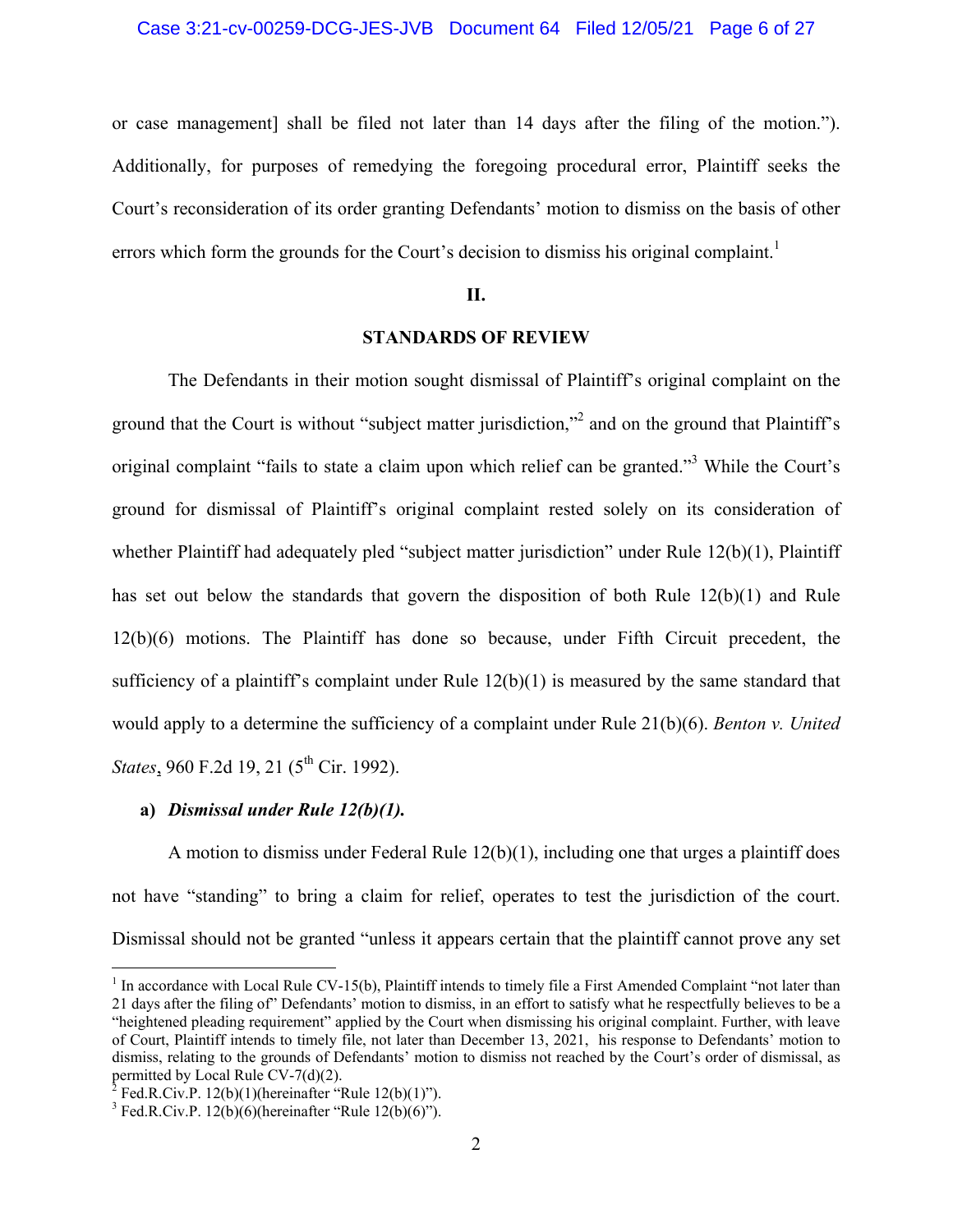### Case 3:21-cv-00259-DCG-JES-JVB Document 64 Filed 12/05/21 Page 7 of 27

of facts in support of h[is] claim which would entitle h[im] to relief." *Benton v. United States*, *supra*, 960 F.2d at 21. Federal courts are courts of limited jurisdiction; that is, without jurisdiction conferred by statute, federal courts lack the power to adjudicate claims. *People's Nat'l Bank v. Office of the Comptroller of the Currency of the U.S.*, 362 F.3d 333, 336 (5<sup>th</sup> Cir. 2004). A motion to dismiss pursuant to Rule 12(b)(1) must be considered before any other challenge because a court must have jurisdiction before determining the validity of a claim. *Moran v. Kingdom of Saudi Arabia, 27 F.3d 169, 172 (5<sup>th</sup> Cir. 1994).* 

When considering a motion to dismiss for lack of subject matter jurisdiction, the court may consider (1) the complaint alone; (2) the complaint supplemented by undisputed facts evidenced in the record; or (3) the complaint supplemented by undisputed facts plus the court's resolution of disputed facts. *Ramming v. United States*, 281 F.3d 158, 161 (5<sup>th</sup> Cir. 2001). The plaintiff bears the burden of proof that jurisdiction does in fact exist when jurisdictional facts are controverted. *Id.* Where the motion to dismiss is based on the complaint alone, the court is required to merely decide whether the allegations in the complaint, presumed to be true, sufficiently state a basis for subject matter jurisdiction. *See Paterson v. Weinberger*, 644 F.2d 521, 523 ( $5^{th}$  Cir. 1998).

### **b)** *Dismissal under Rule 12(b)(6).*

Rule 8(a)(2) of the Federal Rules of Civil Procedure "requires that a complaint include only a short and plain statement of the claim showing that the pleader is entitled to relief." *Leatherman v. Tarrant Co. Narcotics Intelligence & Coordination Unit*, 507 U.S. 163, 168 (1993). A complaint meets this minimal "notice pleading" requirement under the federal rules if it "give[s] the defendant fair notice of what the plaintiff's claim is and the grounds upon which it rests." *Conley v. Gibson*, 355 U.S. 41, 47 (1957).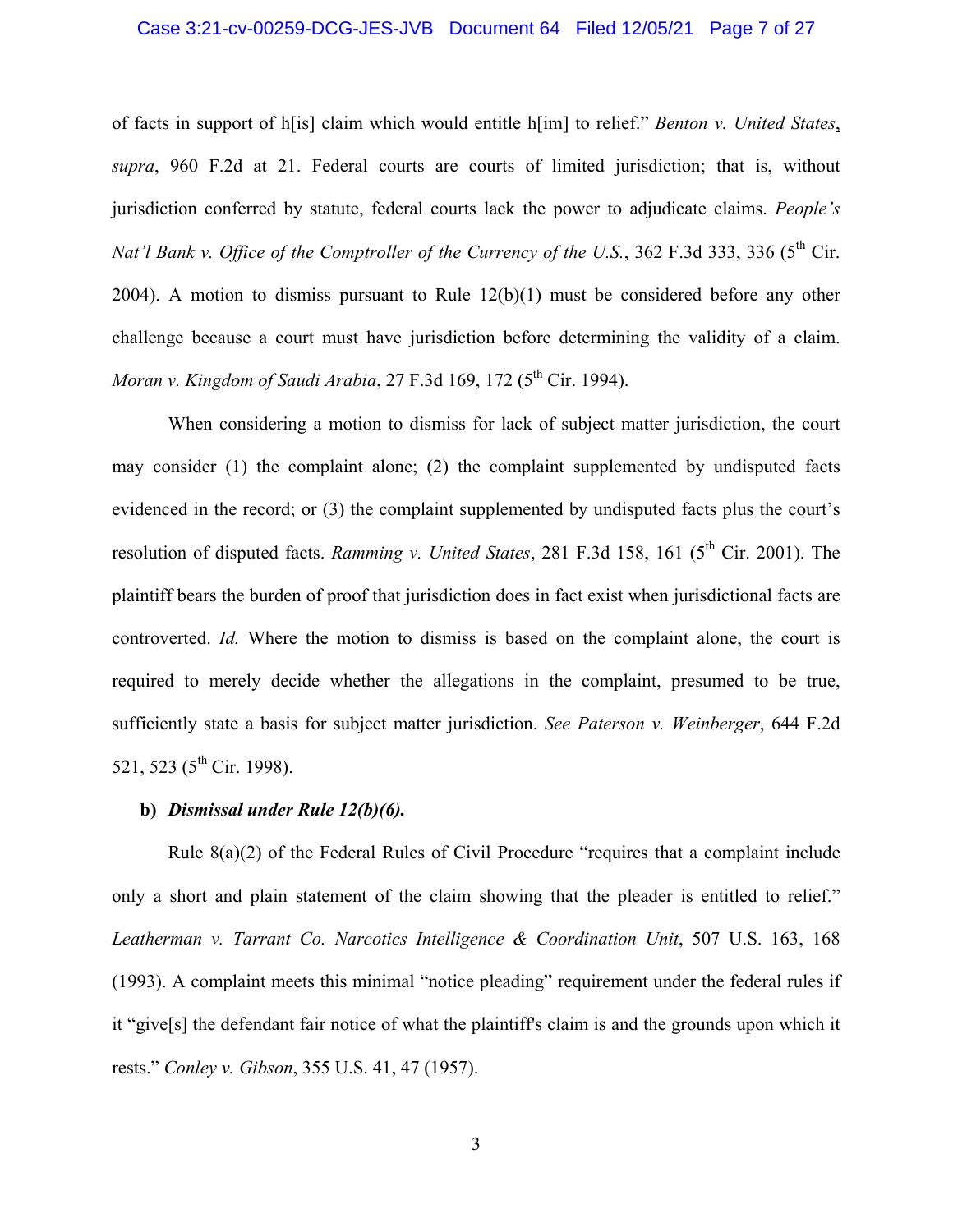### Case 3:21-cv-00259-DCG-JES-JVB Document 64 Filed 12/05/21 Page 8 of 27

Motions to dismiss for failure to state a claim under Rule  $12(b)(6)$  are viewed with disfavor and are seldom granted. *See Collins v. Morgan Stanley Dean Witter*, 224 F.3d 496, 498  $(5<sup>th</sup> Cir. 2000)$ . The District Court must "accept all factual allegations in the complaint as true," *Leatherman v. Tarrant Co. Narcotics Intelligence & Coordination Unit*, *supra*, 507 U.S. at 164; and the Court "must consider the complaint in its entirety, as well as other sources courts ordinarily examine when ruling on Rule 12(b)(6) motions to dismiss, in particular, documents incorporated into the complaint by reference, and matters of which a court may take judicial notice." *Tellabs v. Makor Issues & Rights*, 551 U.S. 308, 323 (2007), *citing* 5B Wright & Miller, *Federal Practice and Procedure*, § 1357 (3d ed. 2004 and Supp. 2007).

Prior Fifth Circuit precedent applying a "heightened pleading requirement," whereby a plaintiff was once required to plead "specific" and "particularized" allegations of fact in an original complaint in order to avoid dismissal under Rule 12(b)(6), was unanimously condemned by the United States Supreme Court in *Leatherman v. Tarrant County Narcotics Coordination & Intelligence Unit*, *supra*. Nonetheless, factual allegations "must be enough to raise a right to relief above the speculation level, on the assumption that all allegations in the complaint are true (even if doubtful in fact)." *Bell Atl. Corp. v. Twombly*, 550 U.S. 544, 555 (2007); *see also*, *id*., 550 U.S. at 569 n. 14 (distinguishing *Leatherman*, *supra*). In other words, "[t]o survive a motion to dismiss, a complaint must contain sufficient factual matter, accepted as true, to 'state a claim to relief that is plausible on its face.'" *Ashcroft v. Iqbal*, 556 U.S. 652, 678 (2009). "A claim has facial plausibility when the plaintiff pleads factual content that allows the court to draw the reasonable inference that the defendant is liable for the misconduct alleged." *Ibid.*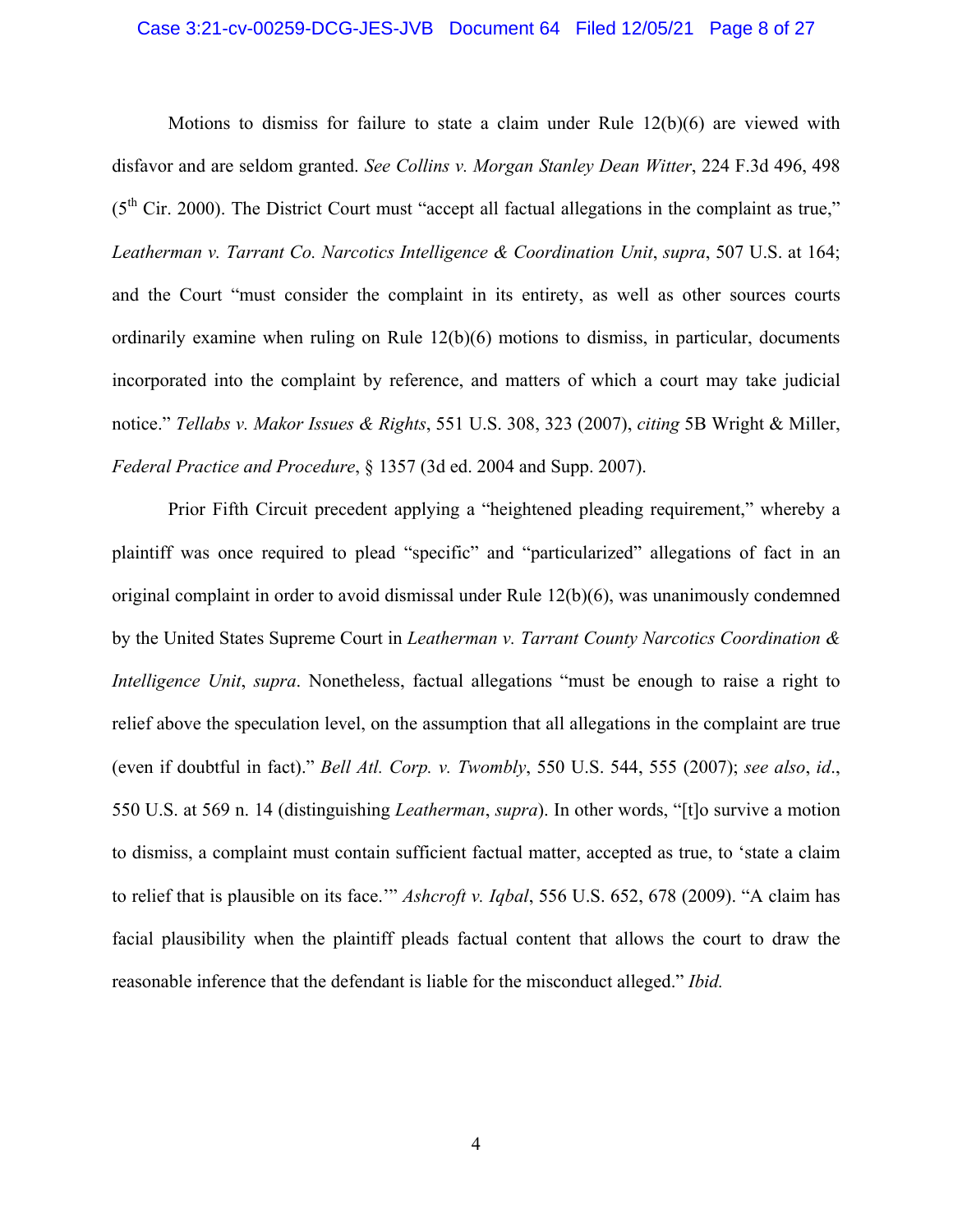### **III.**

### **ARGUMENT**

### **a)** *The Plaintiff has Standing Because He has "Plausibly" Alleged an "Injury in Fact."*

In its order granting Defendants' motion to dismiss the Court confined its analysis to whether Plaintiff's original complaint failed to sufficiently allege an "injury in fact."<sup>4</sup> In this connection the Court relied upon three grounds to reach this determination. *First*, the Court ruled that "[b]ecause [Plaintiff] cannot vote, he has not shown that he suffers the injury-in-fact needed for standing."5 *Second*, the Court concluded Plaintiff's original complaint fails to sufficiently allege facts that "explained why" his "ability to influence or benefit from federal policy is any less than it would be if he were considered a resident of the district where he is domiciled."6 *Third*, turning to Plaintiff's factual allegation that the State's policy "has adversely affected . . . the responsivity of the U.S. Representative who would otherwise serve as Plaintiff's duly elected Member of Congress," the Court, "accepting this [factual allegation] as true" (as it must at the pleading stage), nonetheless deemed this allegation as "too speculative to support an injury-in-fact."<sup>7</sup> The Plaintiff contends the Court has fallen into error when reaching these conclusions.

**1)** *The Court's Ruling that Prison Inmates, Who are Ineligible to Vote, Categorically Cannot Plausibly Allege or Prove they have Sustained "Injury-In-Fact" as the Result of a Denial of Equal Representation in the U.S. House of Representatives.*

 $\overline{a}$ 

<sup>4</sup> *District Court's Order Granting Defendants' Motion to Dismiss*, 2 ("Because Wilson has shown no injury-in-fact, we do not reach the other elements [of standing]".).<br><sup>5</sup> District Court's Order Granting Defendants' Motion to Dismiss, 2.

<sup>&</sup>lt;sup>6</sup> District Court's Order Granting Defendants' Motion to Dismiss, 2.<br><sup>7</sup> District Court's Order Granting Defendants' Motion to Dismiss, 2-3.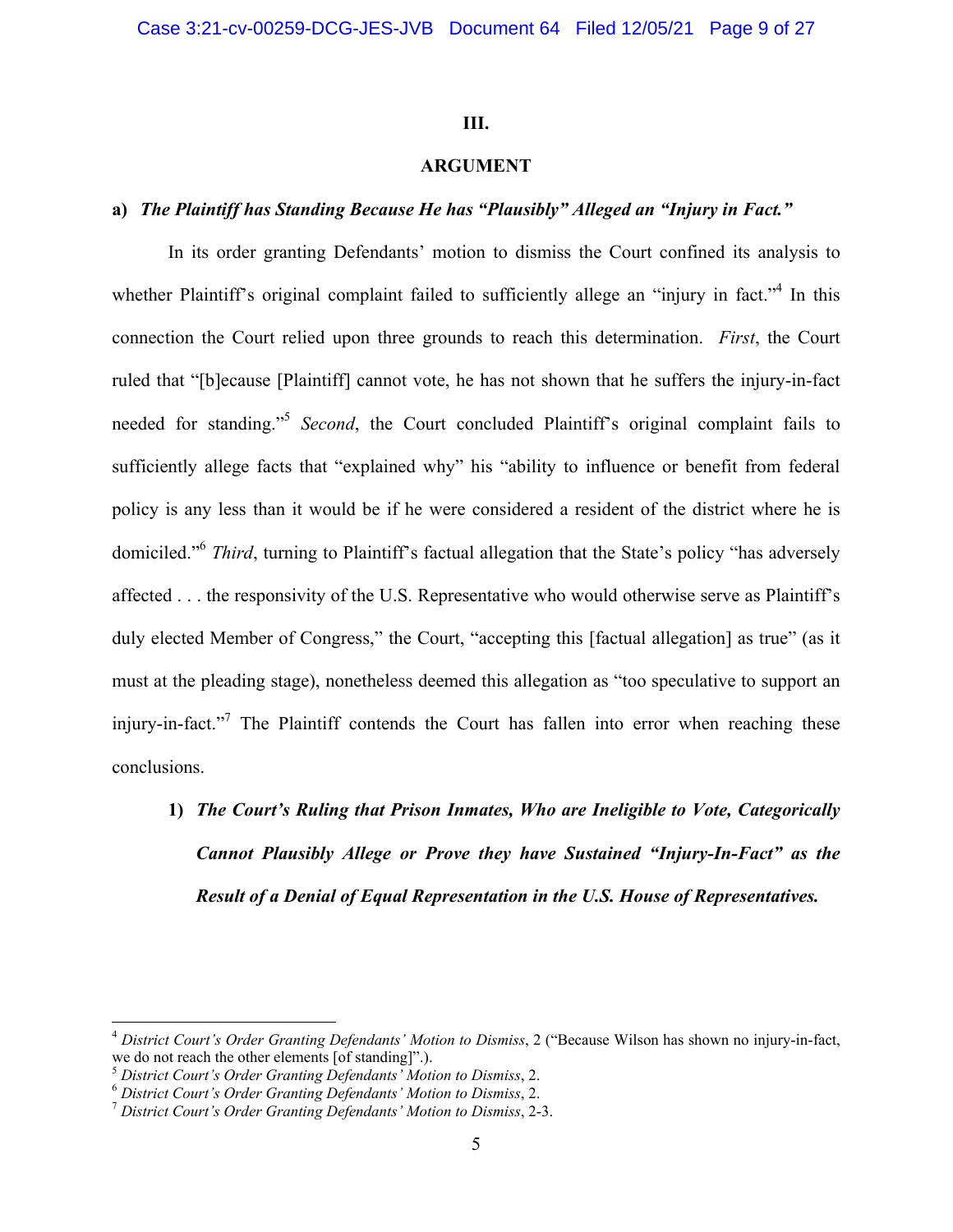### Case 3:21-cv-00259-DCG-JES-JVB Document 64 Filed 12/05/21 Page 10 of 27

The Court erred, as a matter of law, when categorically concluding that "[b]ecause [Plaintiff] cannot vote, he has not shown that he suffers the injury-in-fact needed for standing."8 In *Evenwel v. Abbott*, 578 U.S. ---, 136 S. Ct. 720 (2016), the Supreme Court ruled Article I, §2 of the U.S. Constitution and §2 of the Fourteenth Amendment share a common constitutional imperative that requires "equality of representation" in the U.S. House of Representatives. By requiring a decennial enumeration of the "whole number" of persons within each state, regardless of a person's "legal status," the Framers of those provisions comprehended that the U.S. Representatives would "serve all residents, not just those eligible or registered to vote." *Evenwel v. Abbott*, *supra*, 136 S. Ct. at 1132.

The federal constitutional provisions Plaintiff has invoked compel the conclusion that the Court has erred when concluding only persons eligible to vote are capable of plausibly alleging, or proving, they have been (or will be) subjected to "representational harm." A deprivation of a person's right to service from his duly elected member of the United States House of Representatives, unimpeded by arbitrary declarations of state officials that assert the person is a permanent "inhabitant" of a place where he has never resided, constitutes a cognizable "injuryin-fact" under Article III of the U.S. Constitution.

The literal text of the U.S. Constitution confirms that "eligibility to vote" does not define the constitutional scope of the right to "equal representation." The first clause of Article I, §2 provides that "voters" qualified to participate in the selection of Members of the U.S. House of Representatives "shall have the qualifications requisite for electors of the most numerous branch of the state legislature." This constitutional directive does not define the category of persons who are entitled to be "represented" in the U. S. House of Representatives. As explained by James Madison in *The Federalist* No. 52, the Framers of Article I, §2, consciously chose to defer to

 $\overline{a}$ 

<sup>8</sup> *District Court's Order Granting Defendants' Motion to Dismiss*, 2.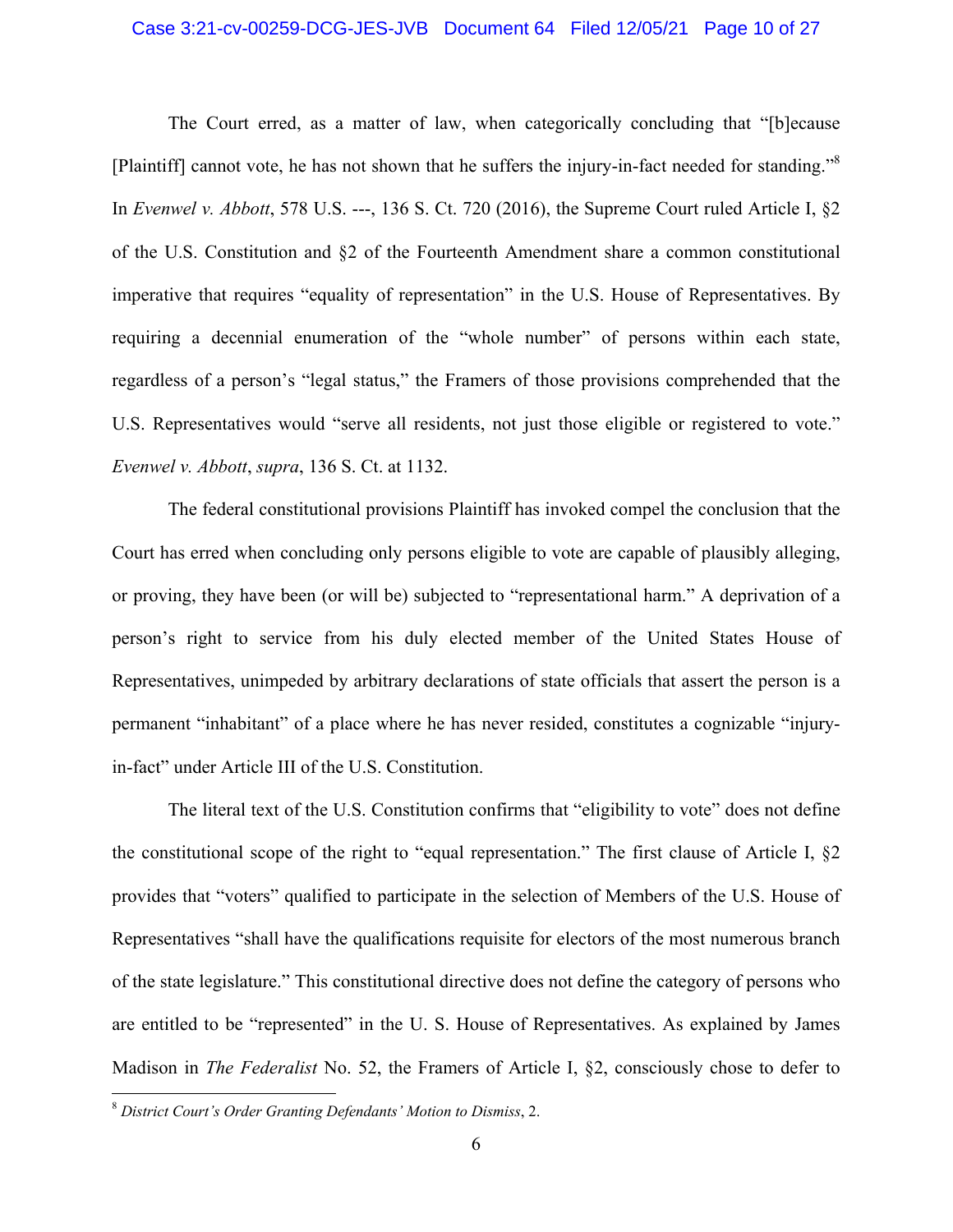### Case 3:21-cv-00259-DCG-JES-JVB Document 64 Filed 12/05/21 Page 11 of 27

state discretion the necessary determination of "requisite qualifications" for voters who would cast ballots in federal elections. This was the result of the Framers' perception that a uniform, national regulation of this task was either infeasible or politically impractical at the time.<sup>9</sup> This provision only identifies who may vote in federal elections; it says nothing about who is constitutionally entitled to "representation" in the U.S. House of Representatives.

The Court has erred in failing to recognize that the federal concession to the several states to determine the "requisite qualifications" for voters did not include a federal delegation to (or a reservation by) the states of discretion concerning the "enumeration" required by Article I, §2, or discretion to determine that a person resides at a location other than where he is an "inhabitant." Then, as now, the several states assume no role at all in conducting the federal decennial census. Yet states must adhere to the concept of "equal representation," which the Supreme Court referred to as the "theory of the constitution" in *Evenwel*, because, according to the Supreme Court, that theory "underlies not just the method of allocating House seats to States; it applies as well to the method of apportioning legislative seats within States." *Id*., 136 S. Ct. at 1128-1129.

The "one person, one vote" is merely one species of ensuring the "constitutional theory" that commands "equal representation"; and "eligibility to vote" is not a prerequisite to a person's constitutional entitlement to "equal representation" in Congress. The Framers of Article I, §2 did not vest even the slightest degree of discretion in the several states to diminish the level or degree of representation to which all "inhabitants" of the United States, including prison inmates, are entitled in the U.S. House of Representatives. Moreover, the second clause of §2 of the Fourteenth Amendment did not alter the "equal representation" guarantee contained in Article I, §2. Rather, it merely recognized the pre-existing right of states, under the U.S. Constitution, to

<sup>9</sup> Alexander Hamilton, James Madison, and John Jay, *The Federalist Papers*, 325-326 (1961, Clinton Rossiter and Charles R. Kessler, eds.).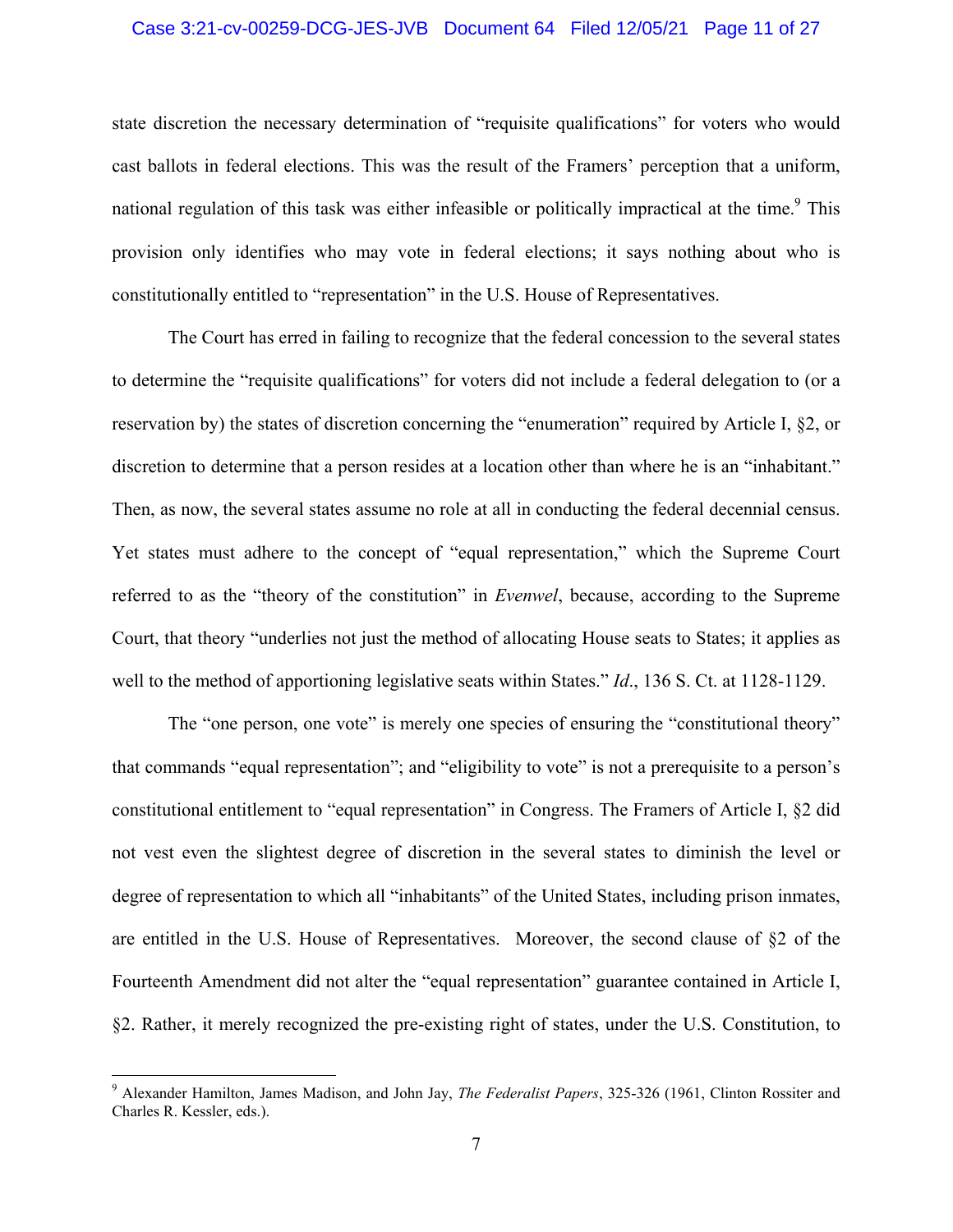### Case 3:21-cv-00259-DCG-JES-JVB Document 64 Filed 12/05/21 Page 12 of 27

deprive persons who have engaged in "rebellion," or who have been convicted of "other crimes," of the right to vote in federal elections.

In short, because the second clause of §2 of the Fourteenth Amendment had no effect on the federal constitutional right to "equal representation" held by women, children, persons who had engaged in "rebellion" or persons who had been convicted of "other crimes" (to the extent those persons were fairly classified as "inhabitants" of a represented area), the Court's ruling that Plaintiff is categorically unable to allege or prove that he will "suffe[r] the injury-in-fact needed for standing" because "he cannot vote," flagrantly conflicts with the Supreme Court's rulings in *Evenwel*, *supra*. According to the Supreme Court, "the basis of representation in the House was [intended] to include all inhabitants...even though States remai<sup>[n]</sup> free to deny many of those inhabitants the right to participate in the selection of their representatives," *id*., 136 S. Ct. at 1127. And contrary to this Court's ruling in its order of dismissal, "it remains beyond doubt that the principle of representational equality figured prominently in the decision to count people, whether or not they qualify as voters."  $Id$ ., 136 S. Ct. at 1129.<sup>10</sup>

### **2)** *The Court's Factual "Explanation" Requirement*.

 $\overline{a}$ 

To the extent the Court limited its examination of the "injury-in-fact" question to Plaintiff's original complaint "alone," it was "required to merely decide whether the allegations in the complaint, presumed to be true, sufficiently state a basis for subject matter jurisdiction. *Paterson v. Weinberger*, *supra*, 644 F.2d at 523. Having provided Defendants with "fair notice of what the plaintiff's claim is and the grounds upon which it rests," *Conley v. Gibson*, *supra*,

<sup>10</sup> Thus, the Court's decision in *Evenwel v. Abbott*, *supra*, partially modified the Court's prior statement in *Burns v. Richardson*, 384 U.S. 73, 92 (1966), wherein it previously observed that "[n]either in *Reynolds v. Sims* nor in any other decision has this Court suggested that the States are required to include aliens, transients, short-term or temporary residents, or persons denied the vote for conviction of crime in the apportionment base by which their legislators are distributed and against which compliance with the Equal Protection Clause is to be measured." Under *Evenwel*, the federal constitution would not necessarily require "transients" or "short-term temporary residents" who have a domicile out-of-state to be counted in a state's legislative allocation of persons for redistricting purposes, but *Evenwel* plainly does require the counting of a state's "inhabitants" in that calculation.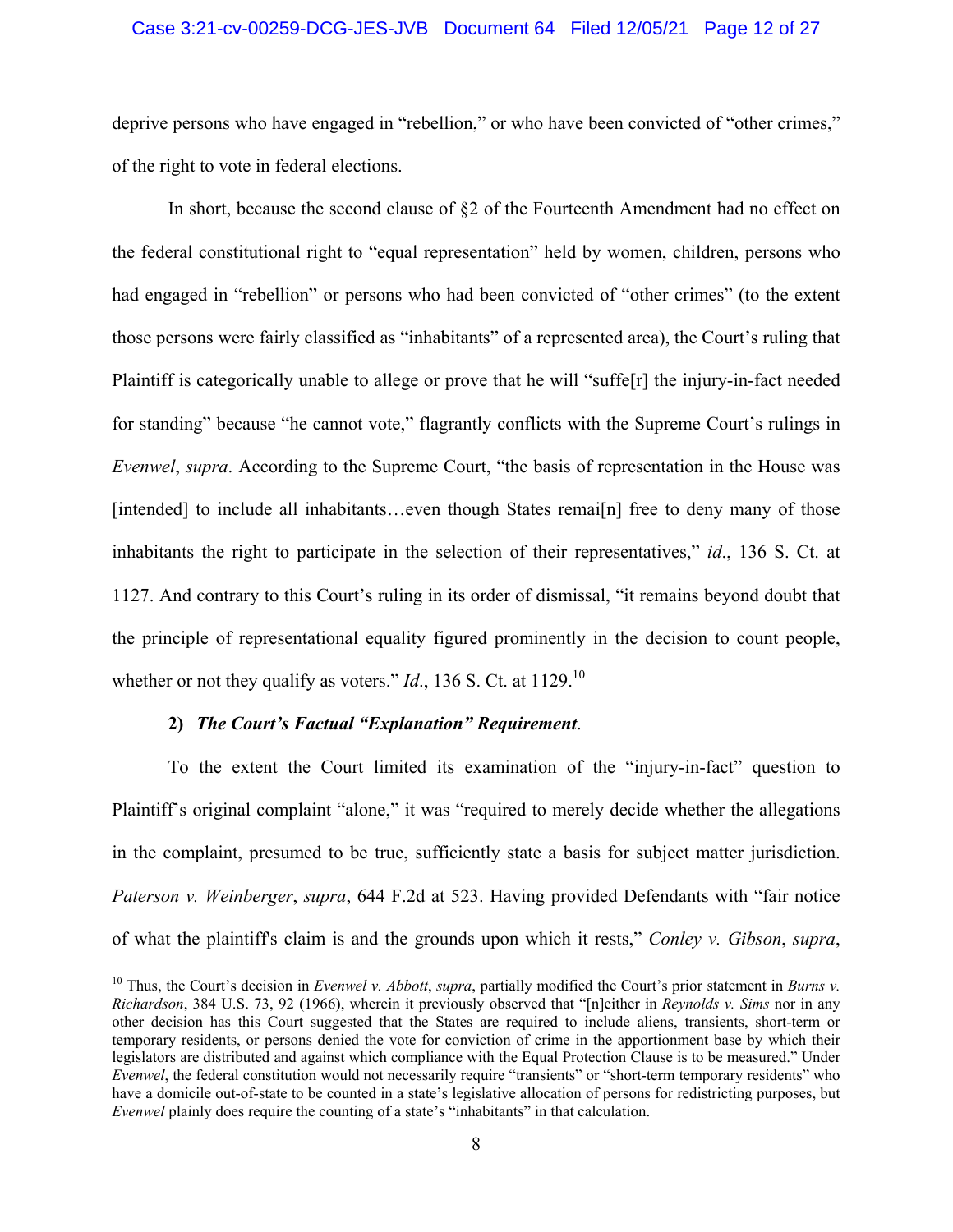355 U.S. at 47, Plaintiff was not required in his original complaint to more "particularly" or "specifically" allege facts that "explained why" his "ability to influence or benefit from federal policy [would be] any less than it would be if he were considered a resident of the district where he is domiciled,"11 *so long as* his factual allegations were plausible "enough to raise a right to relief above the speculation level, on the assumption that all allegations in the complaint are true (even if doubtful in fact)." *Bell Atl. Corp. v. Twombly*, *supra*, 550 U.S. at 555. As discussed hereinafter, the allegations of representational harm contained in Plaintiff's original complaint are "concrete" and more than "speculative."

# **3)** *The Court's Finding that Plaintiff's Factual Allegations Asserting Representational Harm are "Too Speculative."*

The Court's order concluded that one of Plaintiff's factual allegations, *i.e*., that the State's policy "has adversely affected . . . the responsivity of the U.S. Representative who would otherwise serve as Plaintiff's duly elected Member of Congress,"12 is "too speculative to support an injury-in-fact."<sup>13</sup> As legal authority for this conclusion the Court's order cited *Clapper v. Amnesty Int'l. USA*, 568 U.S. 398, 409 (2013). The Plaintiff contends the Supreme Court's decision in *Clapper* is inapposite to a determination of standing at the initial pleading stage of a litigation; and further, he contends that the decision in *Clapper* does not support the Court's conclusion that Plaintiff has not "plausibly" alleged he has sustained, and has not plausibly alleged he will sustain in the future, an "injury-in-fact," *i.e*., representational harm, by application of the State's legal fiction.

 $\overline{a}$ 

<sup>&</sup>lt;sup>11</sup> *District Court's Order Granting Defendants' Motion to Dismiss, 2.*<br><sup>12</sup> *District Court's Order Granting Defendants' Motion to Dismiss, 2, quoting, in part, Plaintiff's Original Complaint, 8 (omitting the words "and* 

<sup>&</sup>lt;sup>13</sup> District Court's Order Granting Defendants' Motion to Dismiss, 2-3.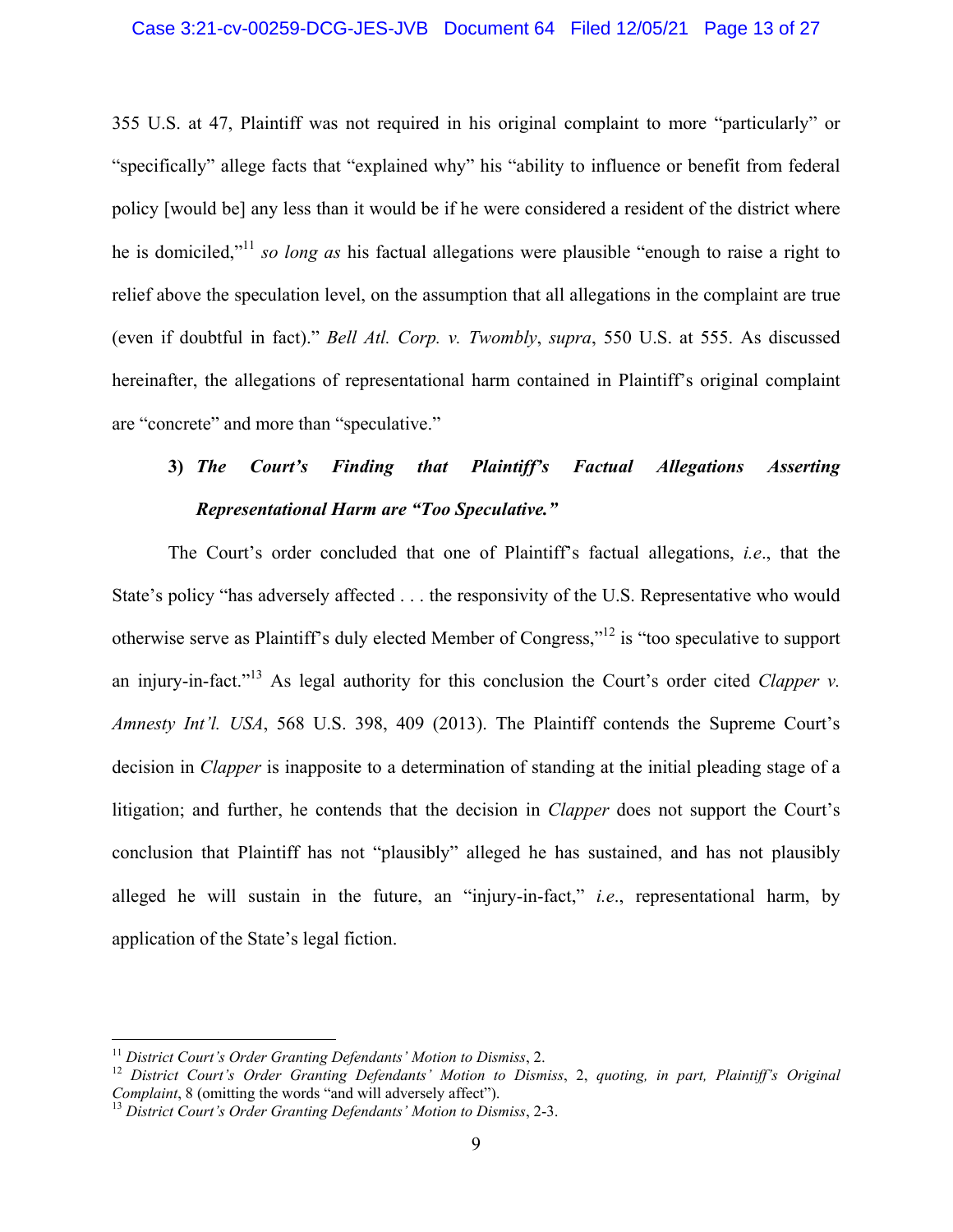### Case 3:21-cv-00259-DCG-JES-JVB Document 64 Filed 12/05/21 Page 14 of 27

*First*, Plaintiff suspects the Court has overlooked the fact that in *Clapper*, *supra*, the District Court *had not* disposed of the plaintiffs' claims on a motion to dismiss that alleged an absence of standing. Rather, in *Clapper* the District Court disposed of the plaintiff's claims on summary judgment; and it was the District Court's decision to grant summary judgment, after the parties had complied with the procedural requisites of Fed. R. Civ. P. 56, that the Supreme Court reviewed in *Clapper*. Suffice it to say, the burden imposed on a plaintiff to adequately plead allegations in a complaint sufficiently to defeat a motion to dismiss under Rule 12(b)(1) is distinguishable from the plaintiff's burden of production required by Rule 56. Again, when it comes to "facial plausibility" in the "standing" context, the sufficiency of a plaintiff's complaint is measured under Rule  $12(b)(1)$  by the same standard that applies to measure a complaint under Rule 21(b)(6). *Benton v. United States*, *supra*, 960 F.2d at 21.

*Second*, Plaintiff also respectfully submits the Court has misconstrued the Supreme Court's ruling in *Clapper*, *supra*. In the passage from *Clapper* explicitly cited by the Court concerning "injury-in-fact," *id*., 568 U.S. at 409, the Supreme Court ruled that:

 "To establish Article III standing, an injury must be concrete, particularized, and actual or imminent… Although imminence is concededly a somewhat elastic concept, it cannot be stretched beyond its purpose, which is to ensure that the alleged injury is not too speculative for Article III purposes—that the injury is *certainly* impending." (italics in original).

 The foregoing passage of the Supreme Court from *Clapper*, cited by this Court in its order, was intended to identify, as a temporal matter, allegations of harm concerning future injuries that are too "speculative" to satisfy the standing requirement. In the present case, this passage from *Clapper* is inapposite because Plaintiff's original compliant has alleged the State's "policy" *is actually being directly applied to him* "currently." An undisputed "current application" of a policy, as in the present case, necessarily satisfies the "certainly imminent"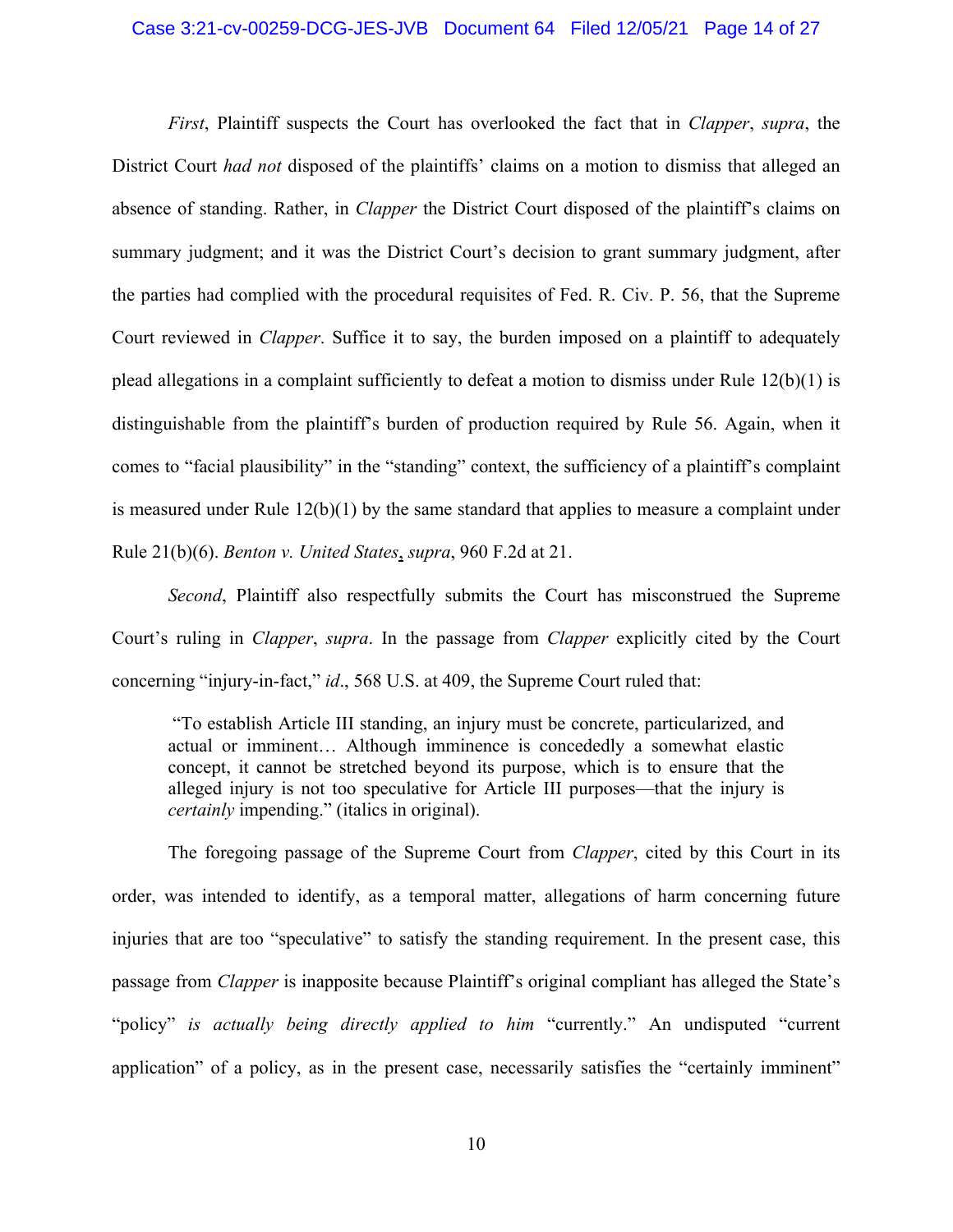### Case 3:21-cv-00259-DCG-JES-JVB Document 64 Filed 12/05/21 Page 15 of 27

requirement described in *Clapper*. Thus, a more accurate description of the Court's decision to find Plaintiff lacks standing would be that the Court questions whether Plaintiff has plausibly alleged an injury-in-fact to a right that is "cognizable" for constitutional purposes. As explained above, in this regard Plaintiff has done so.

# **4)** *The Plaintiff has Plausibly Alleged a "Cognizable" Injury-In-Fact.*

In contrast to its "categorical" disqualification of ineligible voters from any entitlement to representation in the U.S. House of Representatives, the Court also seems to acknowledge (inconsistently) that Plaintiff *would have standing* if he plausibly alleged the State's policy operates to diminish his "ability to influence or benefit from federal policy," when compared to his ability to do so "if he were considered a resident of the district where he is domiciled."<sup>14</sup> The Plaintiff has alleged his "ability to influence or benefit from federal policy" has been (and will be) measurably diminished by the State's policy of knowingly and arbitrarily placing him in a congressional district in which he undisputedly has never been an inhabitant.<sup>15</sup> Here, Plaintiff contends the Court's error stems from its underinclusive definition of what is "plausible," and from its overinclusive definition of what is "speculative." A brief examination of the degree to which the Supreme Court has required a showing of "injury-in-fact" in the "one person, one vote" context, and a few factual illustrations that pertain to Plaintiff "equal representation" claims, demonstrates this view.

When describing the measure for assaying whether "representational harm" has occurred in the related context of the "one person, one vote" theory, the Supreme Court has ruled Article I, §2 requires that "as nearly as practical" states must ensure "one man's vote in a congressional election is to be worth as much as another's." *Wesberry v. Sanders*, 376 U.S. 1, 7-8 (1964). The

<sup>14</sup> *District Court's Order Granting Defendants' Motion to Dismiss*, 2. 15 *Plaintiff's Original Complaint*, 6-7.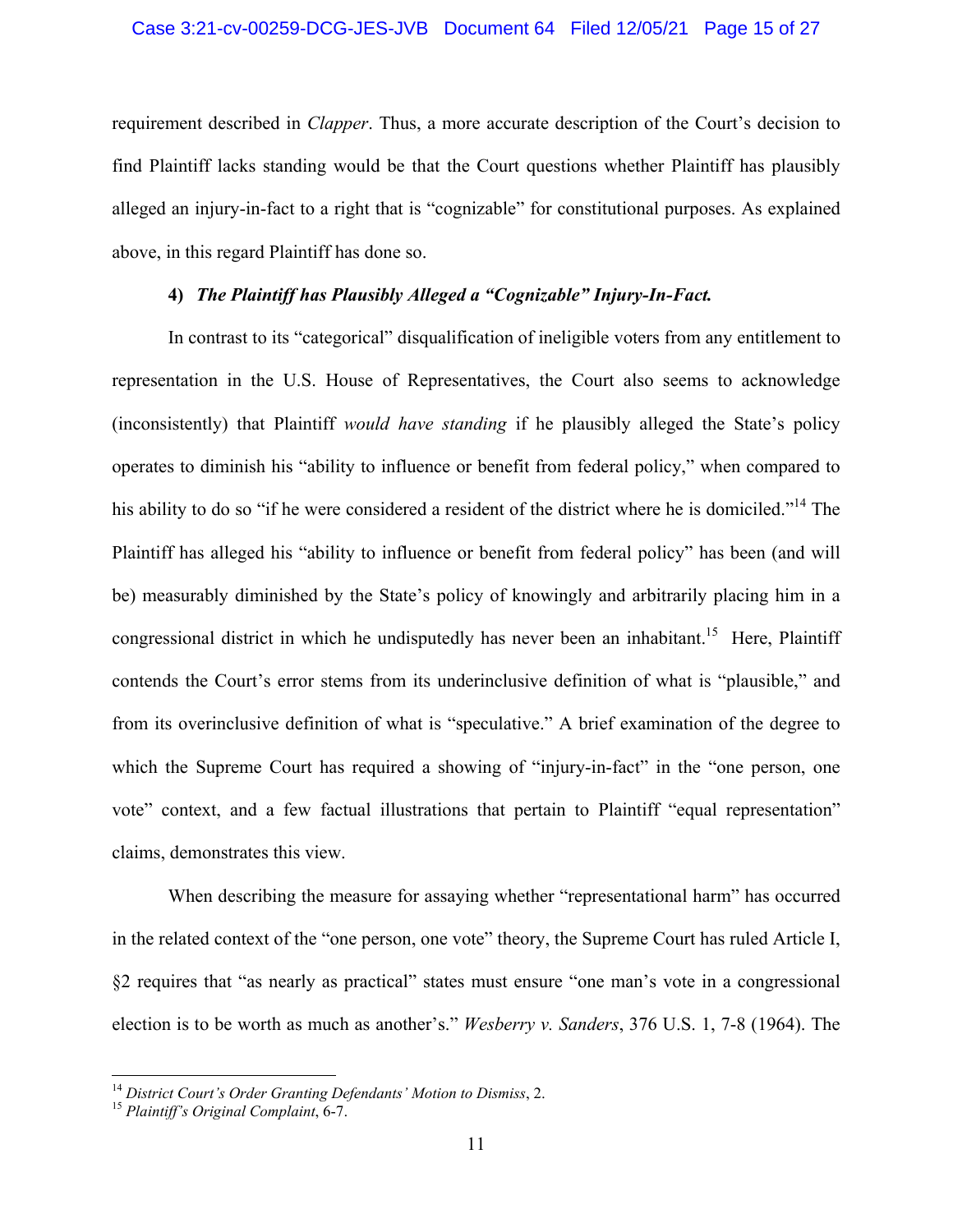### Case 3:21-cv-00259-DCG-JES-JVB Document 64 Filed 12/05/21 Page 16 of 27

Court has also ruled "the 'as nearly as practicable' standard" requires a state to make "a goodfaith effort to achieve precise mathematical equality," and that "[u]nless population variances among congressional districts are shown to have resulted despite such effort, the State must justify each variance, no matter how small." *Karcher v. Daggett*, 462 U.S. 725, 730 (1983). Noticeably absent from the Supreme Court's rule for determining when a person has been deprived of "equal representation" in the "one person, one vote" context is any requirement that an aggrieved plaintiff allege or prove, for purposes of standing, a tangible "injury-in-fact" resulting from population deviations between congressional districts "no matter how small." For the reasons previously stated above, and contrary to the Court's legal conclusion that inmates who are ineligible to vote have no right to representation in the U.S. Congress, no discernible rationale exists for recognizing a different test to determine when a prison inmate has been subjected to representational harm, merely on the basis of whether he is "ineligible to vote." Ineligibility to vote is irrelevant in the standing equation. *Dept. of Commerce v. New York*, --- U.S. ---, 139 S. Ct. 2551, 2565 (2019)(alleged census undercount of noncitizens who are ineligible to vote establishes standing to support a challenge claiming "representational harm").

Furthermore, the Court's conclusion that it is purely "speculative" whether a state policy that arbitrarily displaces a prison inmate from his domicile for purposes of manipulating the person's congressional representation constitutes "injury-in-fact" is unsupported by either history or decisional law. The Court's ruling in this regard would certainly have been surprising (and indeed viewed as intolerable) to the Framers who adopted the federal "constitutional theory" of equal representation in the U.S. House of Representatives. As Plaintiff has previously discussed, the Framers of Article I, §2, manifestly intended that U.S. Representatives, in an intangible but constitutionally cognizable way, be "dependent on, and responsive to" the interests of their own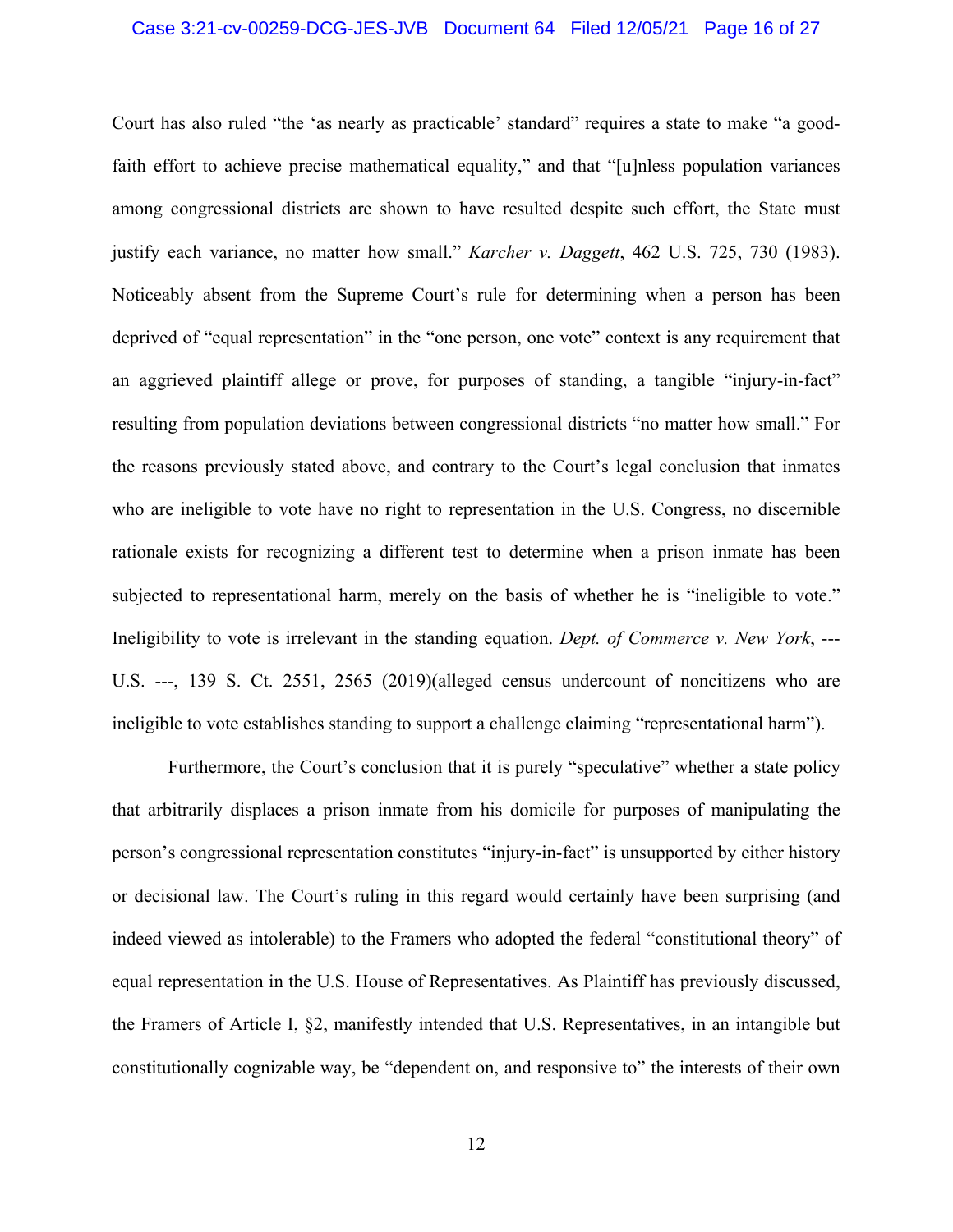### Case 3:21-cv-00259-DCG-JES-JVB Document 64 Filed 12/05/21 Page 17 of 27

constituents' particular political interests.<sup>16</sup> However, this Court's order of dismissal gives no weight whatsoever to this fact in the injury-in-fact calculus when considering Plaintiff's claim that the way Texas has defined the location of his "habitation" will diminish the "responsiveness" of the U.S. Representative who is elected to represent him at his domicile. For the purpose of still more vividly illustrating for the Court how Plaintiff's "ability to influence or benefit from federal policy" is "less than it would be if he were considered a resident of the district where he is domiciled," the Plaintiff would offer the following:

Before issuance of the Court's order of dismissal the Plaintiff executed a declaration, a true copy of which is attached hereto as Plaintiff's Exhibit A. In his declaration Plaintiff has captured the more than "plausible" way in which he will sustain "injury-in-fact" from the ongoing application by the State of its legal fiction. In this connection, the Plaintiff has stated in relevant part:

"I am currently 42 years old. Like most other people, throughout my life I have kept myself informed about current affairs, including political matters involving public policy debates at the local and national levels. Prior to my becoming ineligible to vote under Texas law as the result of a felony conviction, I not only expressed my opinions and support for political candidates who I thought should be elected to local, state and national offices, but I also expressed my opinions and support for governmental policies that I thought should be adopted, whether they involved local or national issues. The public policy issues I supported almost invariably concerned matters that could have potentially impacted the local community in which I lived. My interest in affecting public policy outcomes, including those occurring at the federal level, has remained unchanged since I have been confined and this remains true today even though I am not currently eligible to vote.

 "I have never voluntarily resided in Amarillo, which is where the congressional district to which I have been assigned is centered. I do not share any political or other public policy interests with the vast majority of persons who live in Amarillo and are inhabitants of CD13. Among other things, the voting record of

 $\overline{a}$ 

<sup>16</sup> *Plaintiff's Verified Memorandum of Law in Support of Motion for Certification of Class Action*, 25-26 (ECF No. 55)(filed Nov. 24, 2021), *quoting*, *inter alia*, comments of George Mason at the Federal Constitutional Convention of 1787 (anticipating the U.S. House of Representatives would represent "different districts" having "different interest[s] and views arising from difference of produce, of habits, &c. &c.").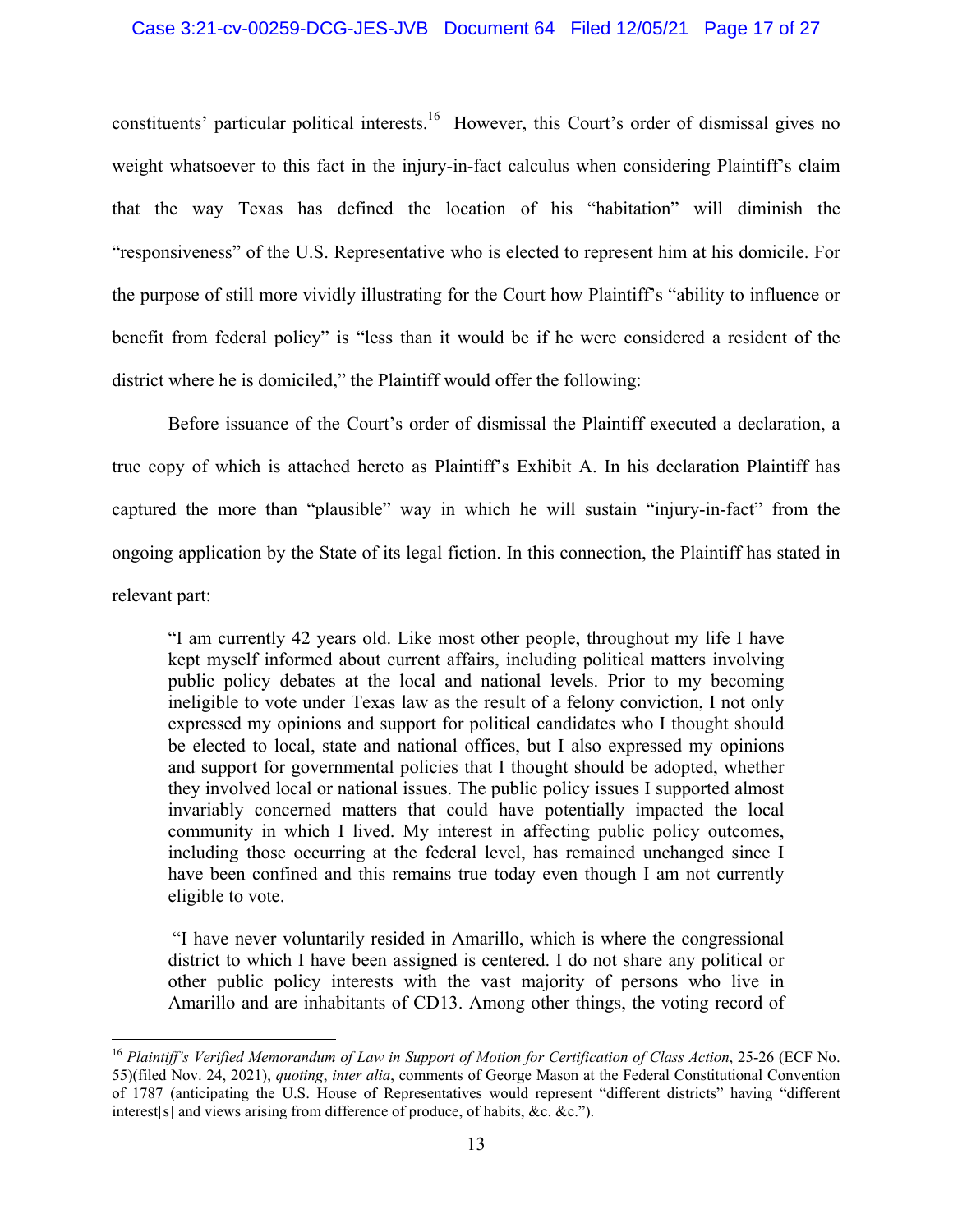U.S. Representatives who have been or would be elected to Congress from what is now CD13, discloses nothing short of outright hostility to the public policy objectives that I share with the vast majority of the inhabitants who live near my permanent residence in Grand Prairie, Texas, and who live within the congressional district in which I truly have my permanent residence, CD30.

"It angers me that partisan factions in the Texas legislature think it is appropriate, and legal, to declare that I live wherever they choose to say I live, regardless of the facts. They have done this merely to advance their own political ambitions wholly unrelated to the objective of providing fair and equal representation to all. It is my understanding that the U.S. Senate was supposed to represent *the states* in the federal government, and that the U.S. House of Representatives was intended to represent *the People*, not the states. The action taken by the State of Texas, about which I am complaining, is clearly designed by Texas to claim, for itself, an unconstitutional right to control representation *in both chambers* of the federal government, to the exclusion of *the People*.

"I am entitled to representation by a member of the U.S. House of Representatives who resides in, or at least has an interest in, the local affairs of the community where I reside, Grand Prairie, Texas, not a person from far West Texas whom a faction within the Texas legislature prefers. Such a representative from West Texas would hardly give a flip about what either I think, or what the majority of the inhabitants think, in the area of Grand Prairie, Texas and in CD30. The same *would not be true* of a person elected to represent me in CD30, who would depend on the views of their constituents in CD30 for their election. Again, comparison of the voting records of those who would represent me in CD13, in contrast to the voting records of those who have represented or would represent me in CD30, demonstrates a radical difference between the public policy views of the inhabitants of these two communities and their respective political interests."<sup>17</sup>

The obligations of a member of the U.S. House of Representatives in the  $21<sup>st</sup>$  century

includes not only "purely legislative" tasks, such as voting, speaking on the floor or conducting a

legislative hearing, but also official responsibilities incidentally related to the legislative process.

When describing the distinctions between these functions the Supreme Court has observed:

"It is well known, of course, that Members of the Congress engage in many activities other than the purely legislative activities….. These include a wide range of legitimate errands performed for constituents, the making of appointments with Government agencies, assistance in securing Government contracts, preparing so-called news letters to constituents, news releases, and speeches delivered outside the Congress. The range of these related activities has grown over the years. They are performed in part because they have come to be

<u>.</u>

<sup>17</sup> *Declaration of Plaintiff Damon James Wilson*, 3-5 (Nov. 24, 2021)(Exhibit A).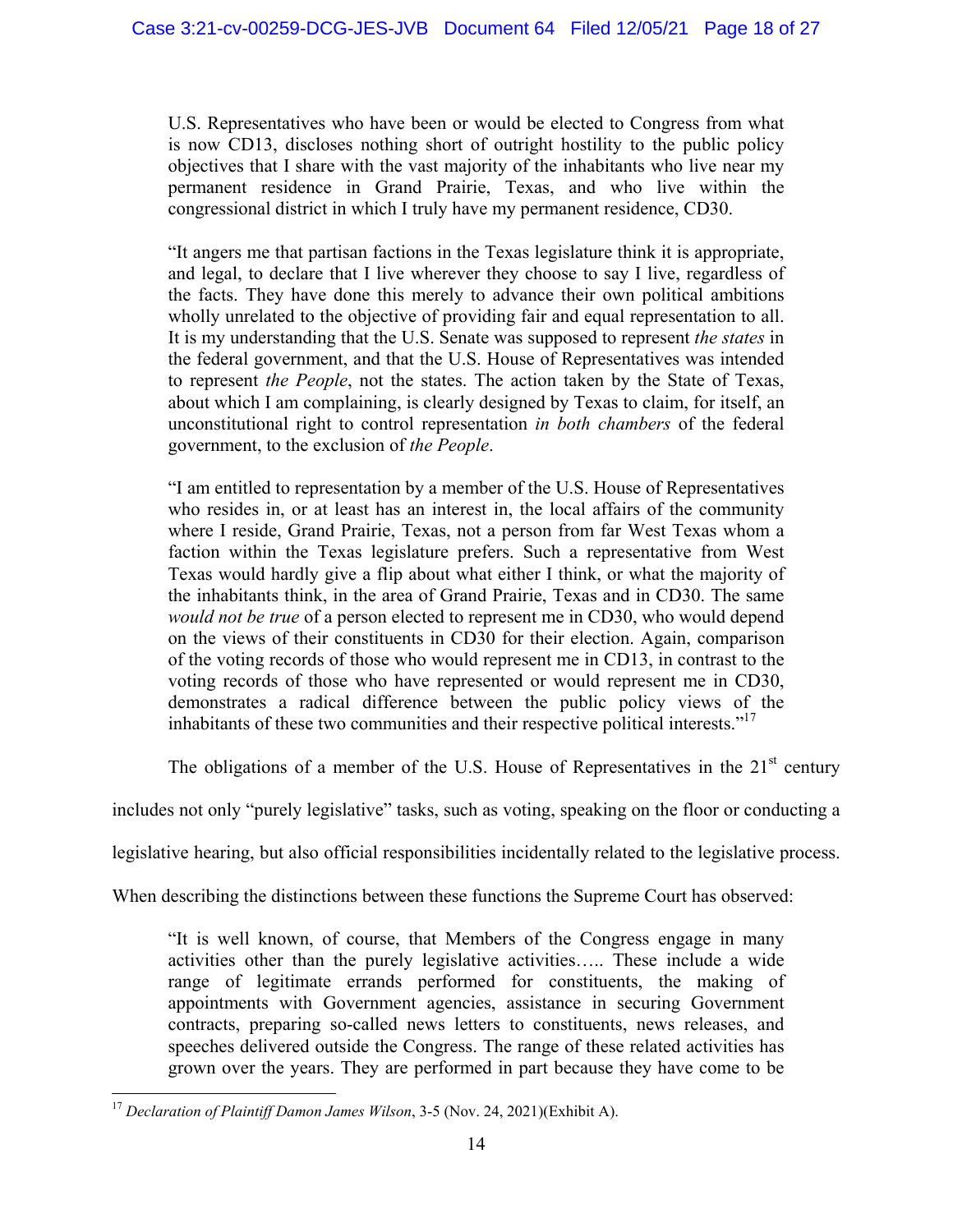expected by constituents, and because they are a means of developing continuing support for future elections. Although these are entirely legitimate activities, they are political in nature rather than legislative, in the sense that term has been used by the Court in prior cases."<sup>18</sup>

When it comes to fulfillment of "purely legislative" as well as "related activities" that "have come to be expected by constituents," political scientists for many decades have differed over the best analytical model to measure a Representative's "responsiveness" to his or her constituents. For example, one team of political scientists has argued "[t[here are four possible components of responsiveness which, as a whole, constitute representation.<sup>19</sup> The components of "representational responsiveness," according to these political scientists, would weigh: 1) "policy responsiveness," 2) "service responsiveness," 3) "allocation responsiveness" (which is defined as "the representative's efforts to obtain benefits for his constituency through pork-barrel exchanges in the appropriations process or through administrative interventions"), and 4) "symbolic responsiveness" (which is defined to involve "public gestures of a sort that create a sense of trust and support in the relationship between representative and represented").<sup>20</sup> The present case, however, does not call upon the Court to endorse or apply any particular method to measure *the degree* to which the State's legal fiction affects Plaintiffs' rights to equal representation. Instead, the judicial inquiry in this case is whether the State's decision to arbitrarily assign Plaintiff to a congressional district wherein he has never been an inhabitant operates *in any meaningful way to diminish* his constitutional right to equal representation when compared to others who are not subjected to the State's legal fiction. The Plaintiff contends the State's legal fiction deprives him of equal representation in a constitutionally meaningful way. More specifically, Plaintiff contends the State's legal fiction significantly interferes with an

<sup>&</sup>lt;sup>18</sup> United States v. Brewster, 408 U.S. 501, 512 (1971).

<sup>&</sup>lt;sup>19</sup> Heinz Eulau and Paul D. Karps, *The Puzzle of Representation: Specifying Components of Responsiveness*, 2 Leg. Stud. Q. 233, 241 (Aug. 1977)(" Eulau and Karps").

<sup>20</sup> Eulau and Karps, *supra,* 2 Leg. Stud. Q. at 241-247.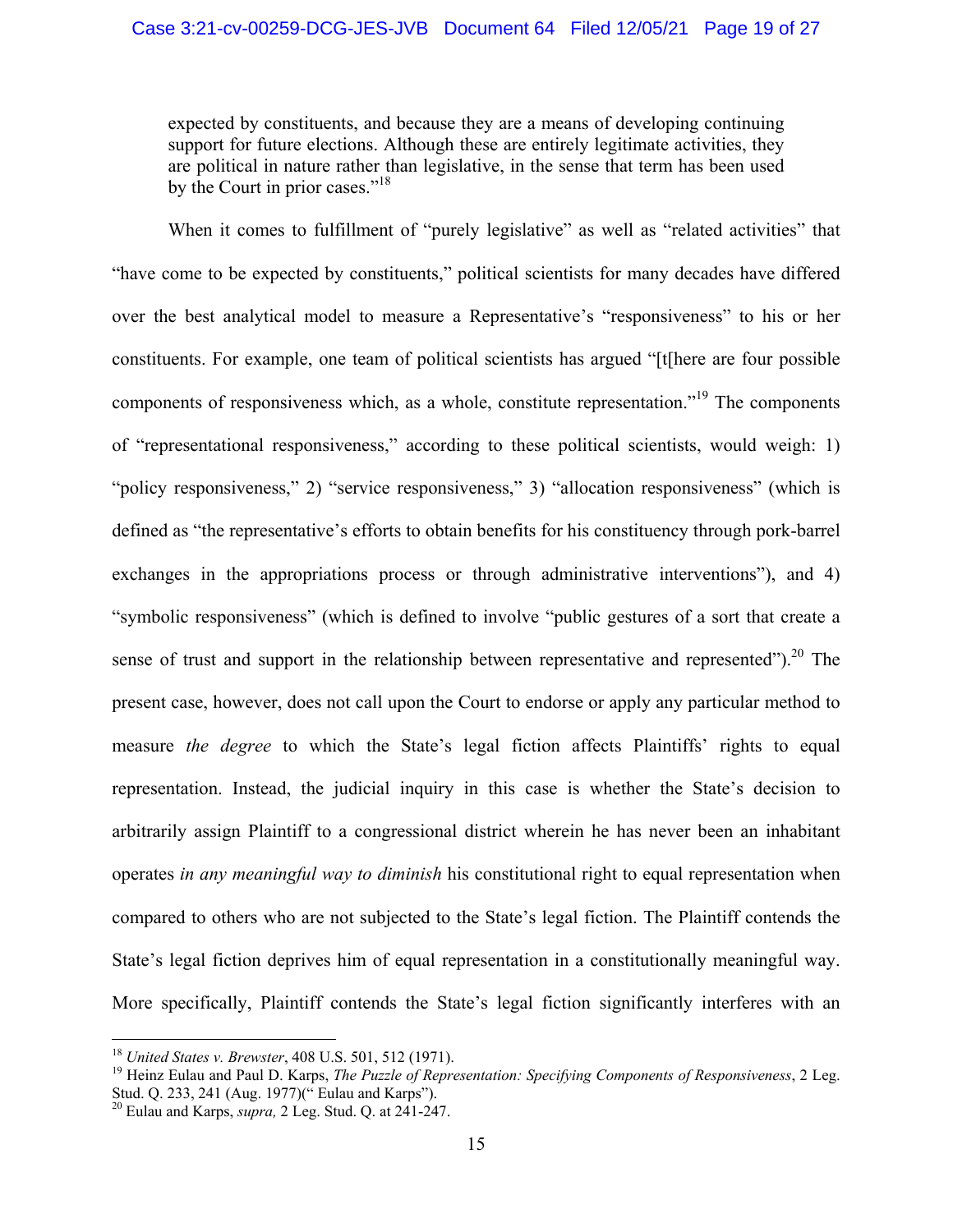### Case 3:21-cv-00259-DCG-JES-JVB Document 64 Filed 12/05/21 Page 20 of 27

ability he would otherwise have to communicate with and acquire federal assistance from the U.S. Representative elected to represent him in the district of his domicile.

The fact that representational harm may exist, and that it represents a plausible basis to find an alleged injury-in-fact, is identifiable as a matter of political science. With regard to meaningful communications from a person to a Representative, one highly esteemed organization, after conducting extensive research for nearly a decade (including interviews with more than 350 congressional staffers), has concluded the particular location of the person's domicile dramatically affects the responsiveness of a Representative to any communication received.<sup>21</sup> For example, according to this research, "[w]hen a congressional office receives a message" the "first thing most look for is whether it comes from a citizen who resides in their congressional district."<sup>22</sup> When a message is determined to be communicated by a person who is classified as residing "outside" a Representative's district, the message "as a matter of professional courtesy" is *sometimes* (but not always) referred to another office "without consideration" by the member of Congress to whom it has been sent. In other words:

"Individual citizens…routinely attempt to send messages to Members who do not represent them….However, Congress is a representative body whose Members are beholden to their own constituents. As a courtesy, *some Members* forward messages to the appropriate Members, but few read or respond to messages not from their own constituents. In fact, in most cases…Representatives and their staffs never read 'out-of-district' or 'out-of-state' mail because the systems in their offices usually verify immediately whether a message originated from their district or state."<sup>23</sup>

 Upon a congressional staff member's discovery that Texas has placed Plaintiff in an alien congressional district, the treatment given to Plaintiff's personal communications with

<sup>21</sup> Tim Hysom, *Communicating with Congress: Recommendations for Improving the Democratic Dialogue*, 2 (italics added)(Congressional Management Foundation 2008)("Hysom"), available online at: https://www.congressfoundation.org/storage/documents/CMF\_Pubs/cwc\_recommendationsreport.pdf (Last visited Dec. 5, 2021).

<sup>22</sup> *Hysom*, *supra*, at 20. 23 *Id*., at 27.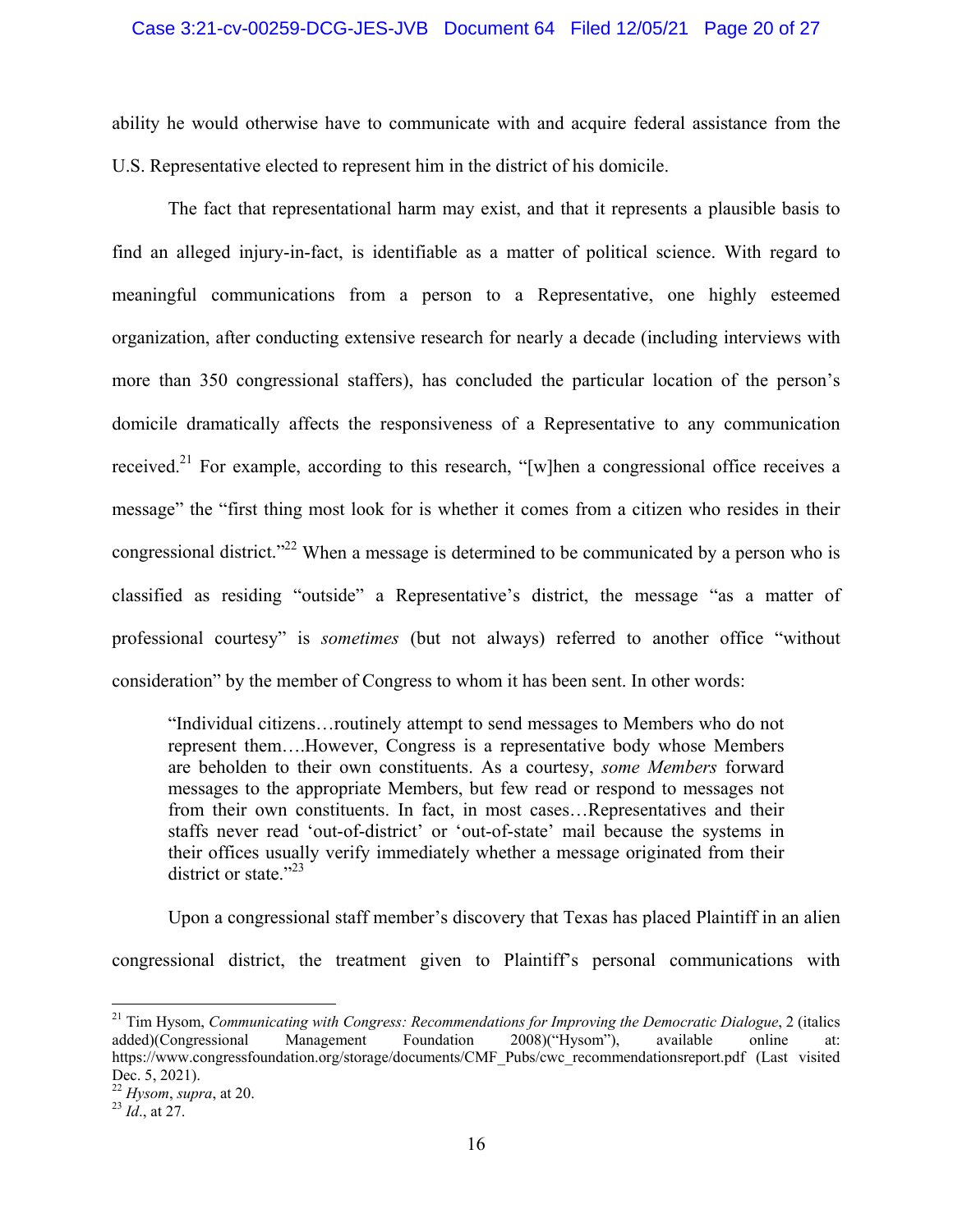### Case 3:21-cv-00259-DCG-JES-JVB Document 64 Filed 12/05/21 Page 21 of 27

congressional staff members of the Representative of his own domicile, or communications transmitted to the same staff members by third-parties on Plaintiff's behalf, would likely be indistinguishable from the disparate official treatment described above.

# **5)** *The Plaintiff's Standing is Not Foreclosed by the "Speculative" Nature of Decisions by Third-Parties*.

 Finally, although the Court's order of dismissal does not directly address one other aspect of standing, Plaintiff out of an abundance of caution would briefly observe that, contrary to the argument interposed by Defendants,  $24$  Plaintiff is not attempting to establish standing on the basis of pure "speculation" about the decisions of third-parties (with the "third-party" in this case being the U.S. Representative who would represent Plaintiff's domicile in the U.S. House of Representatives). For the same reason this argument was rejected by the Supreme Court in *Dept. of Commerce v. New York*, *supra*, Plaintiff's standing "does not rest on mere speculation about the decisions of third parties; it relies instead on the predictable effect of Government action on the decisions of third parties." *Id*., 139 S. Ct. at 2566 (finding standing existed where federal census undercount was alleged to be "attributable at least in part to noncitizens' reluctance to answer a citizenship question").

### **PRAYER**

WHEREFORE, PREMISES CONSIDERED, Plaintiff prays the procedural objection stated in this pleading on the basis of Local Rule CV-7(d)(2) will be sustained by the Court, and that the Court will remedy this error on reconsideration by vacating its order granting Defendant's motion to dismiss Plaintiff's original complaint on the ground that Plaintiff lacks standing.

<u>.</u>

<sup>24</sup> *Defendants' Motion to Dismiss*, 4.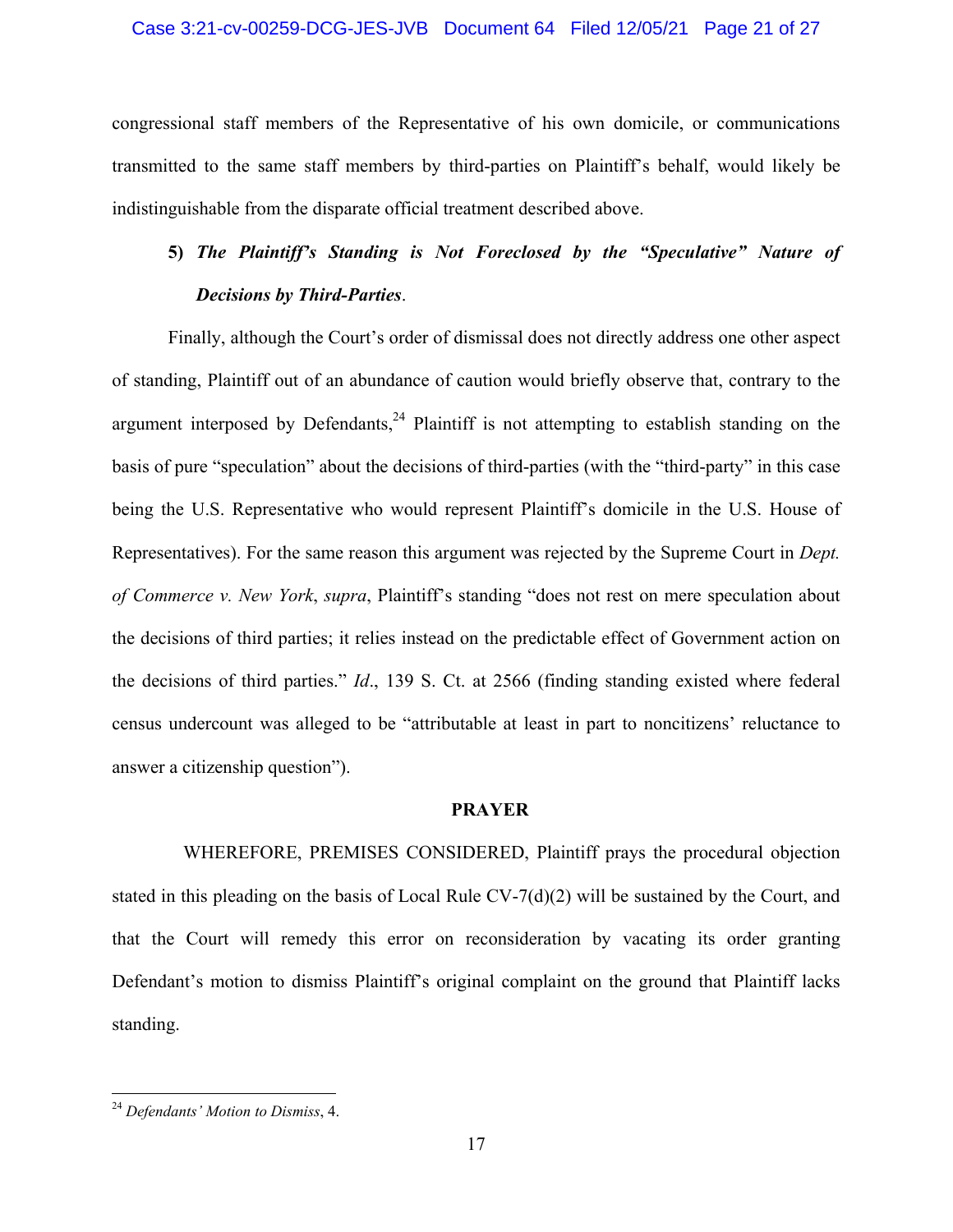Respectfully submitted,

*/s/ Richard Gladden*  Texas Bar No. 07991330 1204 W. University Dr. Suite 307 Denton, Texas 76201 940.323.9300 (voice) 940.539.0093 (fax) richscot1@hotmail.com (email) *Attorney-in-Charge for Plaintiff* 

# **CERTIFICATE OF COMPLIANCE**

 This is to certify that this objection is approximately 17 pages in length (exclusive of the caption, index, signature block, any certificate, and accompanying documents) and that it therefore complies with the 20-page limitation provided by Local Rule CV-7(d)(3) of the Rules of the U.S. District Court for the Western District of Texas.

# */s/ Richard Gladden*

# **CERTIFICATE OF SERVICE**

 This is to certify that a true copy of this document was served on all Defendants using the electronic CM/ECF filing system, *via* their Attorney of Record, Patrick K. Sweeten, and by the same means on all Plaintiffs having cases consolidated with this case, on this  $5<sup>th</sup>$  day of December, 2021.

/s/*Richard Gladden*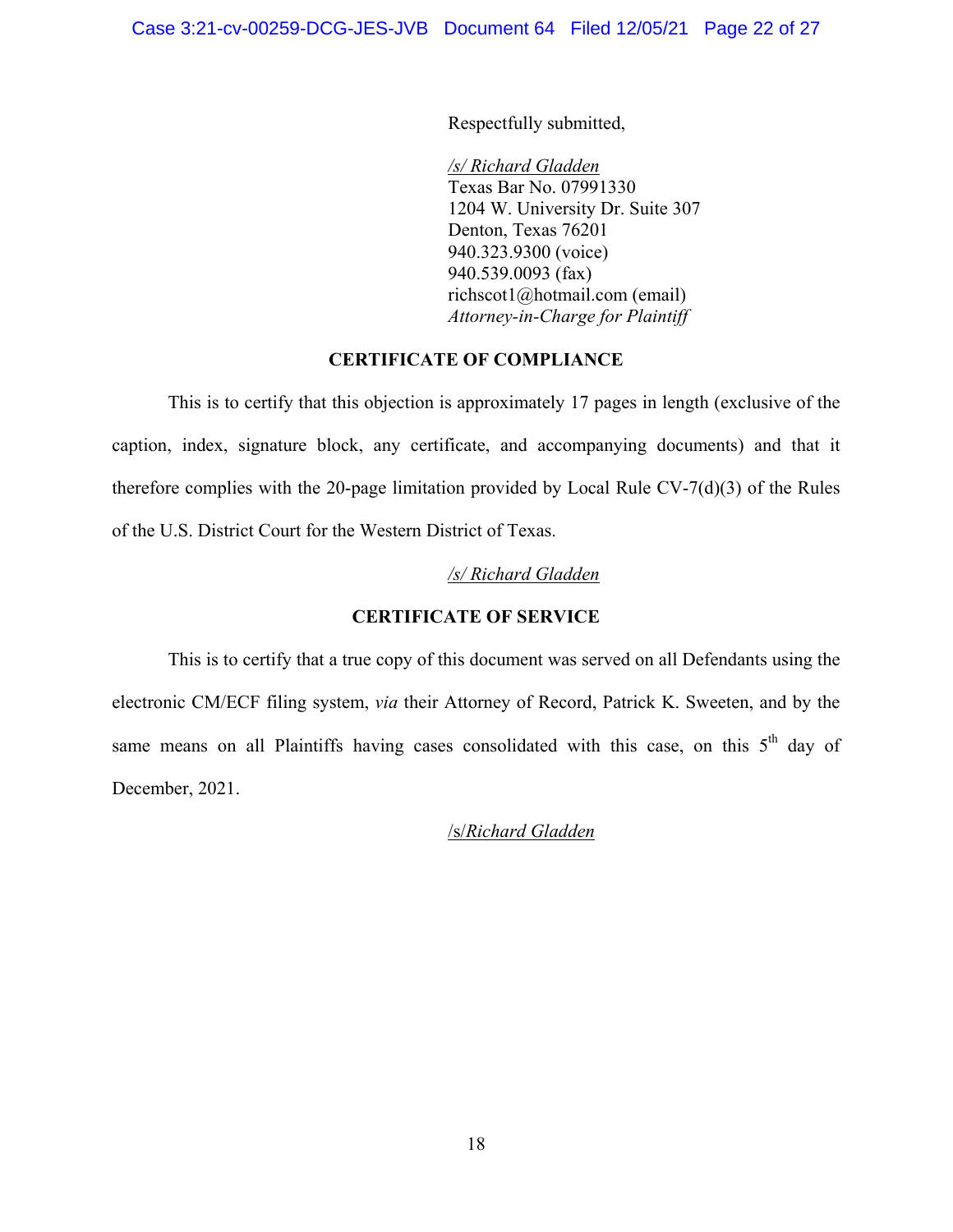# PLAINTIFF WILSON'S EXHIBIT A IN THE STATE OF TEXAS COUNTY OF FORT BEND

### **DECLARATION IN LIEU OF**

#### **SWORN AFFIDAVIT**

My name is Damon James Wilson and my date of birth is January 11, 1979. I am currently confined by the Correctional Institutions Division of the Texas Department of Criminal Justice in the Jeter III Unit located 3 Jeter Rd., in the City of Richmond, Fort Bend County, Texas. My TDCJ inmate identifying number is 01865939. I am the named Plaintiff in *Damon James Wilson v. The State of Texas, et al.,* No. 1:21-cv-00943-RP-JES-NB, which case is now pending in the United States District Court for the Western District of Texas, El Paso Division (consolidated). It is my intention that this declaration be filed with the Court on my behalf at the discretion of my attorney, Richard Gladden.

I have been advised that under Section 132.00l(a) of the Texas Civil Practice and Remedies Code an unsworn declaration executed by an inmate who is confined in the Correctional Institutions Division. of the Texas Department of Criminal Justice may be used in lieu of a sworn declaration, verification, certification, oath, or affidavit. Having been so informed, I hereby declare under penalty of perjury that the facts stated above, and the facts stated hereinafter, are all true and correct.

On "Census Day," April 1, 2020, I was confined by the State of Texas at the William P. Clements Unit of the Correctional Institutional Division of the Texas Department of Criminal Justice. The Clements Unit is located at 9601 Spur 591, in the City of Amarillo, Potter County, Texas. Prior to my current term of confinement by the State of Texas, I physically resided in the 1400 block of Independence Trail, in the City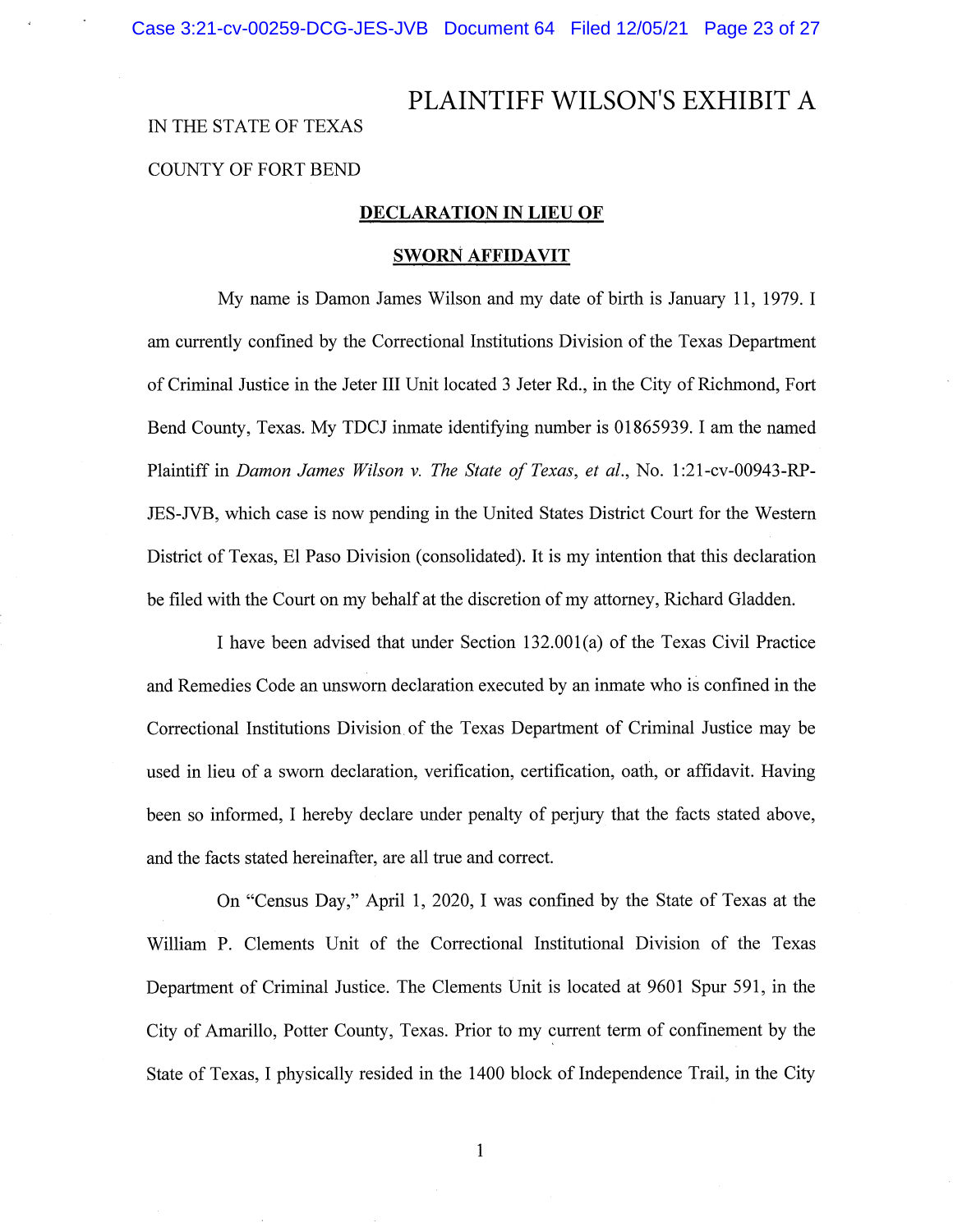of Grand Prairie, Dallas County, Texas. On April 1, 2020, it was my intention to resume my permanent residence in the City of Grand Prairie, Texas, upon my release from confinement. Prior to my arrival at the William P. Clements Unit, and at the time that I began serving my current sentence to confinement, I provided Texas officials with the true location of where I permanently resided. I believe that my permanent residence address in Grand Prairie, Texas, was also provided to Texas prison officials in the "pen packet" they received at the time I began my current sentence to confinement. On April 1, 2020, I was (as I continue to be now) an inhabitant of a location *other than Amarillo, Texas,* because I am now, as I was on April 1, 2020, *a permanent resident of the City of Grand Prairie, Texas.* 

Under Texas Senate Bill 6 and "Plan C2193," which was adopted by the Texas Legislature on October 18, 2021, I have been wrongly designated as an "inhabitant" and resident of Amarillo, Texas, and of Texas Congressional District 13 ("CD13"). As established by Plan C2193, CD 13 encompasses the location where I was confined on April 1, 2020. CD13 in Plan C2193 *does not* encompass the location of where I was then, and am now, an inhabitant and a permanent resident, that is, in the City of Grand Prairie, Texas.

Before and since my most recent term of confinement in the Texas prison system I have continuously maintained an intention to return to my permanent residence in the City of Grand Prairie, Dallas County, Texas, for the purpose of continuing my permanent residence and domicile there. I have never had any intention of establishing a permanent residence or domicile *at any prison unit.* I will be discharged from my present sentence to confinement not later February 1, 2031.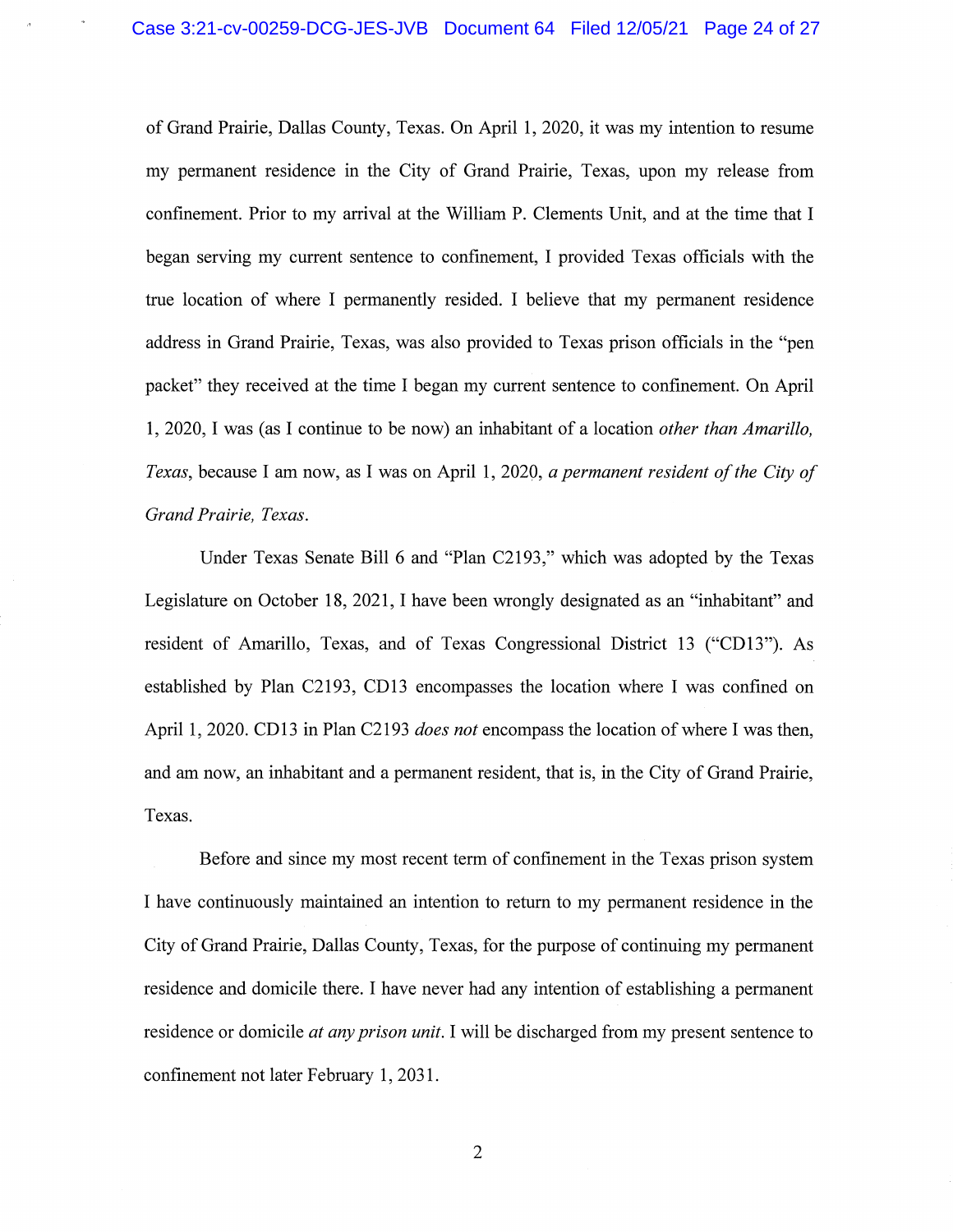My attorney, Richard Gladden, has discussed and thoroughly explained to me the nature of a class action lawsuit and the potential advantages and disadvantages to me and my case by proceeding with a class action lawsuit rather than individually. After conferring with Mr. Gladden I fully understand what he has explained to me; he has answered all of my questions about this; and I consent to the filing of a motion for the purpose of causing my case to be certified as a class action. Should I be approved by the Court as the representative party for the class, I will fairly and adequately protect the interests of the class at all times.

I am currently 42 years old. Like most other people, throughout my life I have kept myself informed about current affairs, including political matters involving public policy debates at the local and national levels. Prior to my becoming ineligible to vote under Texas law as the result of a felony conviction, I not only expressed my opinions and support for political candidates who I thought should be elected to local, state and national offices, but I also expressed my opinions and support for governmental policies that I thought should be adopted, whether they involved local or national issues. The public policy issues I supported almost invariably concerned matters that could have potentially impacted the local community in which I lived. My interest in affecting public policy outcomes, including those occurring at the federal level, has remained unchanged since I have been confined and this remains true today even though I am not currently eligible to vote.

I have never voluntarily resided in Amarillo, which is where the congressional district to which I have been assigned is centered. I do not share any political or other public policy interests with the vast majority of persons who live in Amarillo and are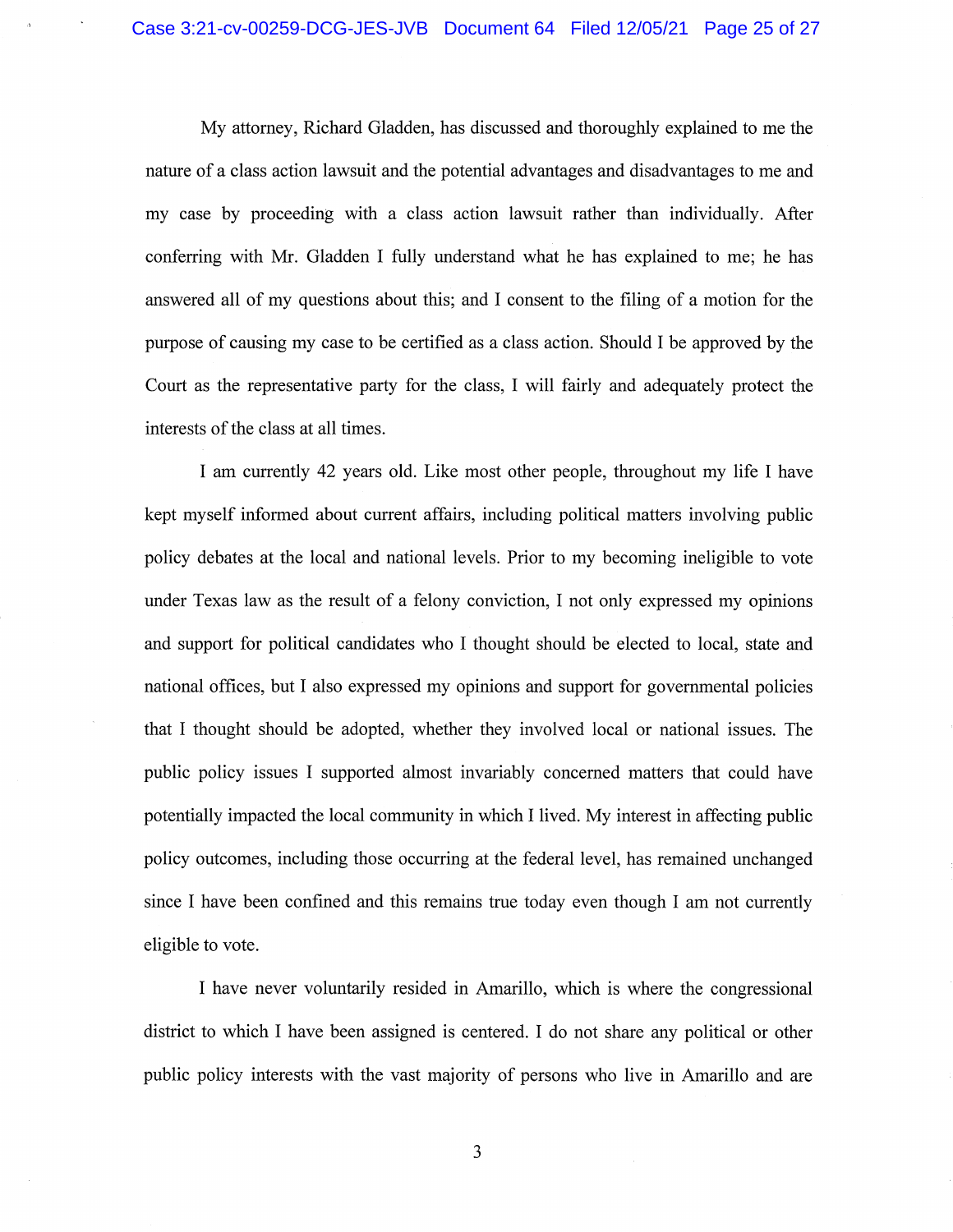$\mathcal{L}_{\mathbf{z}}$  and  $\mathcal{L}_{\mathbf{z}}$ 

inhabitants of CD13. Among other things, the voting record of U.S. Representatives who have been or would be elected to Congress from what is now CD13, discloses nothing short of outright hostility to the public policy objectives that I share with the vast majority of the inhabitants who live near my permanent residence in Grand Prairie, Texas, and who live within the congressional district in which I truly have my permanent residence, CD30.

It angers me that partisan factions in the Texas legislature think it is appropriate, and legal, to declare that I live wherever they choose to say I live, regardless of the facts. They have done this merely to advance their own political ambitions wholly unrelated to the objective of providing fair and equal representation to all. It is my understanding that the U.S. Senate was supposed to represent *the states* in the federal government, and that the U.S. House of Representatives was intended to represent *the People,* not the states. The action taken by the State of Texas, about which I am complaining, is clearly designed by Texas to claim, for itself, an unconstitutional right to control representation *in both chambers* of the federal government, to the exclusion of *the People.* 

I am entitled to representation by a member of the U.S. House of Representatives who resides in, or at least has an interest in, the local affairs of the community where I reside, Grand Prairie, Texas, not a person from far West Texas whom a faction within the Texas legislature prefers. Such a representative from West Texas would hardly give a flip about what either I think, or what the majority of the inhabitants think, in the area of Grand Prairie, Texas and in CD30. The same *would not be true* of a person elected to represent me in CD30, who would depend on the views of their constituents in CD30 for their election. Again, comparison of the voting records of those who would represent me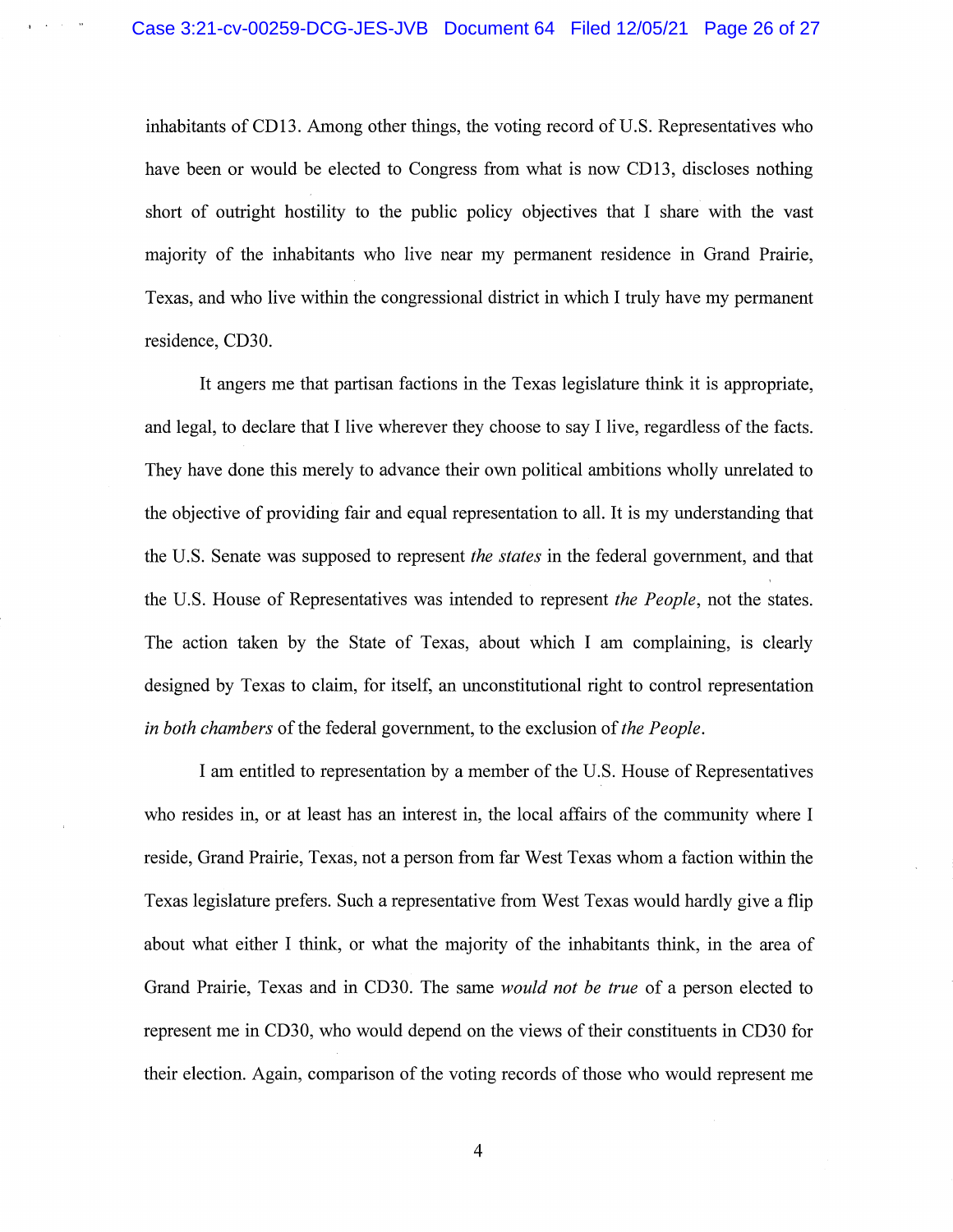$\chi = \frac{2}{3}$  .

in CD13, in contrast to the voting records of those who have represented or would represent me in CD30, demonstrates a radical difference between the public policy views of the inhabitants of these two communities and their respective political interests.

The action taken by members of the Texas legislature when declaring that I permanently reside "wherever *their* hearts desire" plainly deprives me, and those with whom I share common public policy interests in CD30, of the right to fair and equal . representation in the U.S. House of Representatives. This cannot have been intended by our Founding Fathers.

I hereby declare under penalty of perjury that the foregoing facts are all true and correct. SIGNED AND EXECUTED by me on this  $\frac{25}{10}$  day of November, 2021.

Damòn Jame's Vilson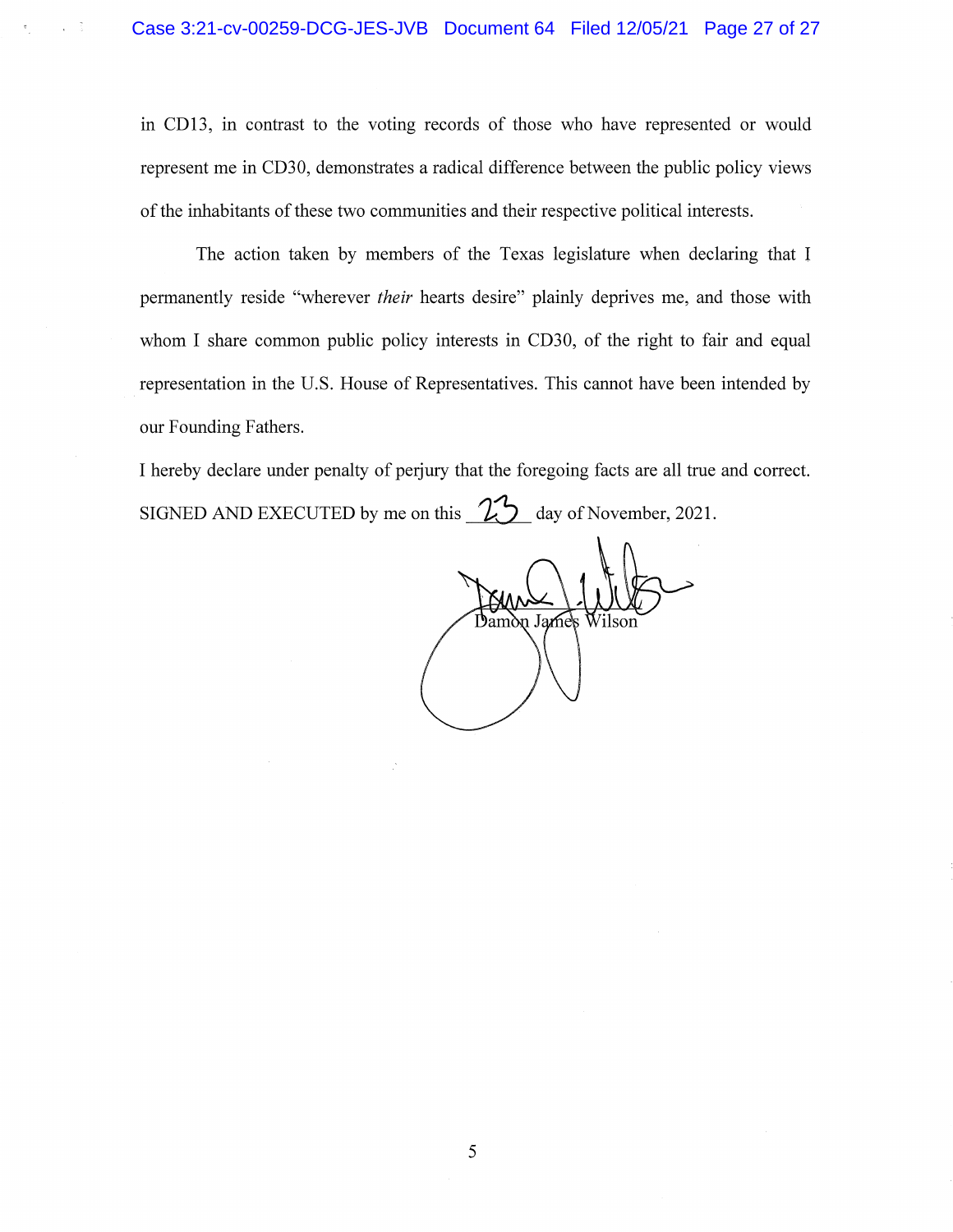# UNITED STATES DISTRICT COURT WESTERN DISTRICT OF TEXAS AUSTIN DIVISION

**\_\_\_\_\_\_\_\_\_\_\_\_\_\_\_\_\_\_\_\_\_\_\_\_\_\_\_\_\_\_\_\_\_\_\_\_\_\_\_\_\_\_\_\_\_\_\_\_\_\_\_\_\_\_\_\_\_\_\_\_\_\_\_\_\_\_\_\_\_\_\_\_\_\_\_\_\_\_** 

# **LEAGUE OF UNITED LATIN AMERICAN CITIZENS**, et al.,

*Plaintiffs*,

V. No. EP:21-cv-259-DCG-JES-JVB [Lead Case]

[Consolidated Case]

**GREG ABBOTT,** in his Official Capacity as Governor of the State Texas; et al.,

*Defendants;* 

**DAMON JAMES WILSON**, for himself and on behalf of all others similarly situated,

*Plaintiff*,

V. No. 1:21-cv-00943-RP-JES-JVB

**THE STATE OF TEXAS**; et al.,

 *Defendants* 

# **ORDER**

On this day came on to be considered in the above captioned and numbered cause

*Plaintiff Wilson's Objection and Request for Reconsideration of Order of Dismissal Based on* 

*Lack of Standing*. The Court, having carefully considered the objection, is of the opinion that the

objection is well-taken and should be, and therefore is hereby, **GRANTED**. Accordingly, the

Court's order dismissing Plaintiff's original complaint (ECF N. 63) is hereby **VACATED**.

# **IT IS SO ORDERED**.

**SIGNED** this \_\_\_\_\_ day of \_\_\_\_\_\_\_\_\_\_\_\_\_\_\_\_\_\_, 2021.